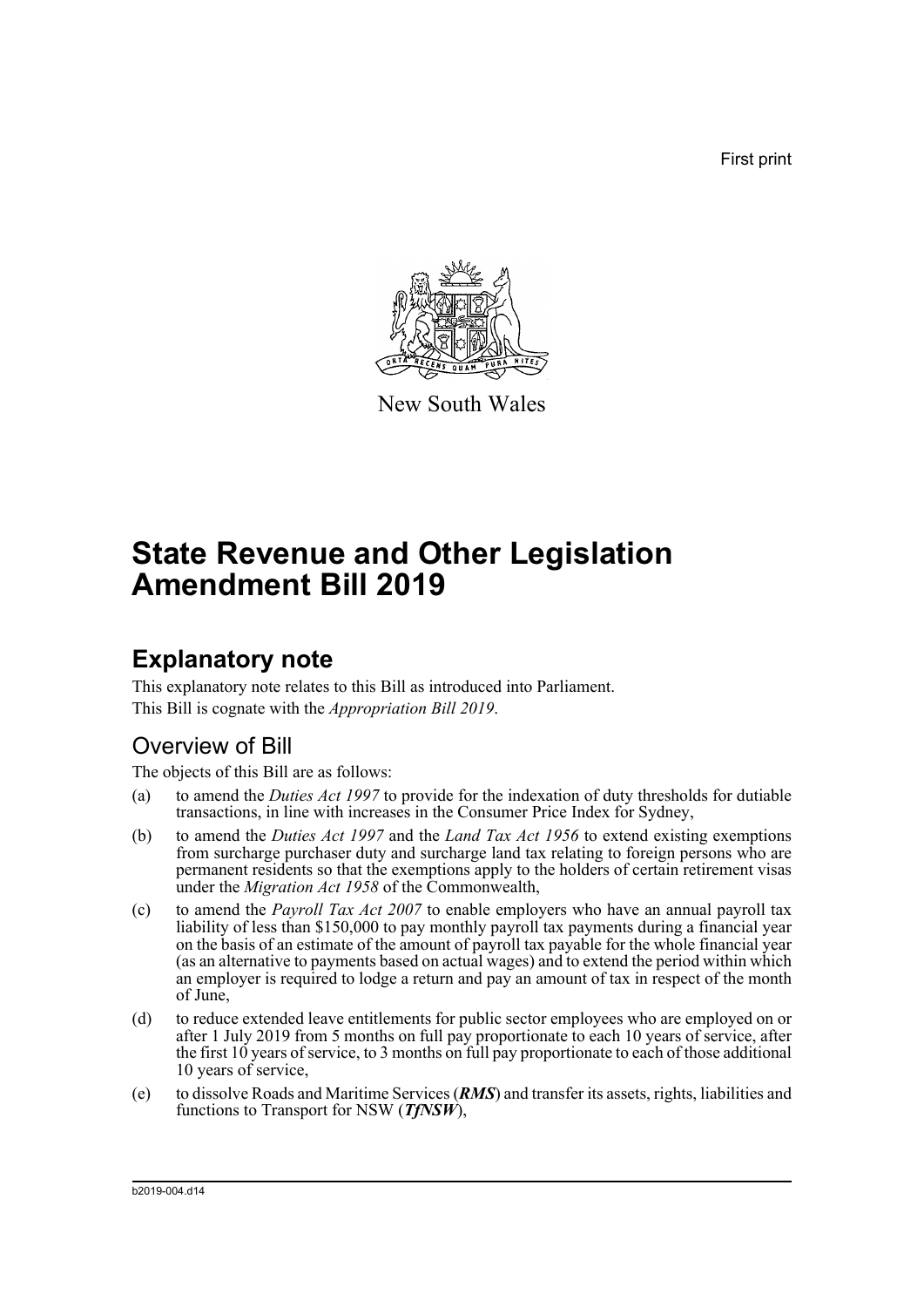- (f) to dissolve the Barangaroo Delivery Authority and transfer its assets, rights, liabilities and functions to Infrastructure NSW,
- (g) to dissolve the UrbanGrowth NSW Development Corporation and transfer its assets, rights, liabilities and functions to Infrastructure NSW.

## Outline of provisions

**Clause 1** sets out the name (also called the short title) of the proposed Act.

**Clause 2** provides for the commencement of the proposed Act.

### **Schedule 1 Amendments to Duties Act 1997 No 123 relating to indexation**

The general rate of duty chargeable under the *Duties Act 1997* on a dutiable transaction of dutiable property is calculated on the basis of the dutiable value of the property, as determined in accordance with that Act. The *Duties Act 1997* provides for incremental increases in the amount of duty payable for each part of the dutiable value of the property that exceeds a specified threshold amount.

In addition to the general rate of duty, a premium rate applies to residential land the dutiable value of which exceeds a threshold amount of \$3,000,000. The premium rate is \$7 for every \$100, or part, by which the dutiable value exceeds that threshold amount. Certain limitations apply in respect of residential land that is not used for residential purposes or that exceeds an area of 2 hectares.

**Schedule 1 [2]** increases the specified threshold amounts of dutiable value for the purposes of determining the general rate of duty. The increases reflect the latest annual increase in the Consumer Price Index for Sydney. The lower amount (the *minimum threshold amount*) and higher amount (the *maximum threshold amount*) specified for each threshold range of dutiable value are adjustable amounts that will be subject to annual indexation in accordance with the provisions inserted by **Schedule 1 [6]**.

**Schedule 1 [3]–[5]** increase, from \$3,000,000 to \$3,040,000, the threshold amount of dutiable value in respect of which the premium rate of duty applies. The threshold amount of \$3,040,000 is an adjustable amount that will be subject to annual indexation (in the same way as the threshold amounts for the general rate of duty).

**Schedule 1 [6]** provides for the adjustment of the minimum threshold amounts, maximum threshold amounts and base amounts at the start of each financial year in line with increases in the Consumer Price Index for Sydney. The first adjustment is to occur on 1 July 2020. Before 1 July in each year, the Chief Commissioner of State Revenue is to publish notice of the adjusted amounts on the NSW legislation website.

**Schedule 1 [1]** provides that the rate of duty that is payable on dutiable transactions that occur within a period of 12 months and are aggregated and treated as a single dutiable transaction is the rate applicable at the time of the earliest of those transactions. **Schedule 1 [7]** makes a consequential amendment.

## **Schedule 2 Amendments relating to foreign persons**

A person who is not an Australian citizen and who is not ordinarily resident in Australia is generally liable to pay:

- (a) surcharge purchaser duty under the *Duties Act 1997* in relation to the acquisition of certain residential property by the person, at the rate of 8% of the dutiable value of the property, and
- (b) surcharge land tax under the *Land Tax Act 1956* in relation to residential land owned by the person, at the rate of 2% of the taxable value of the land.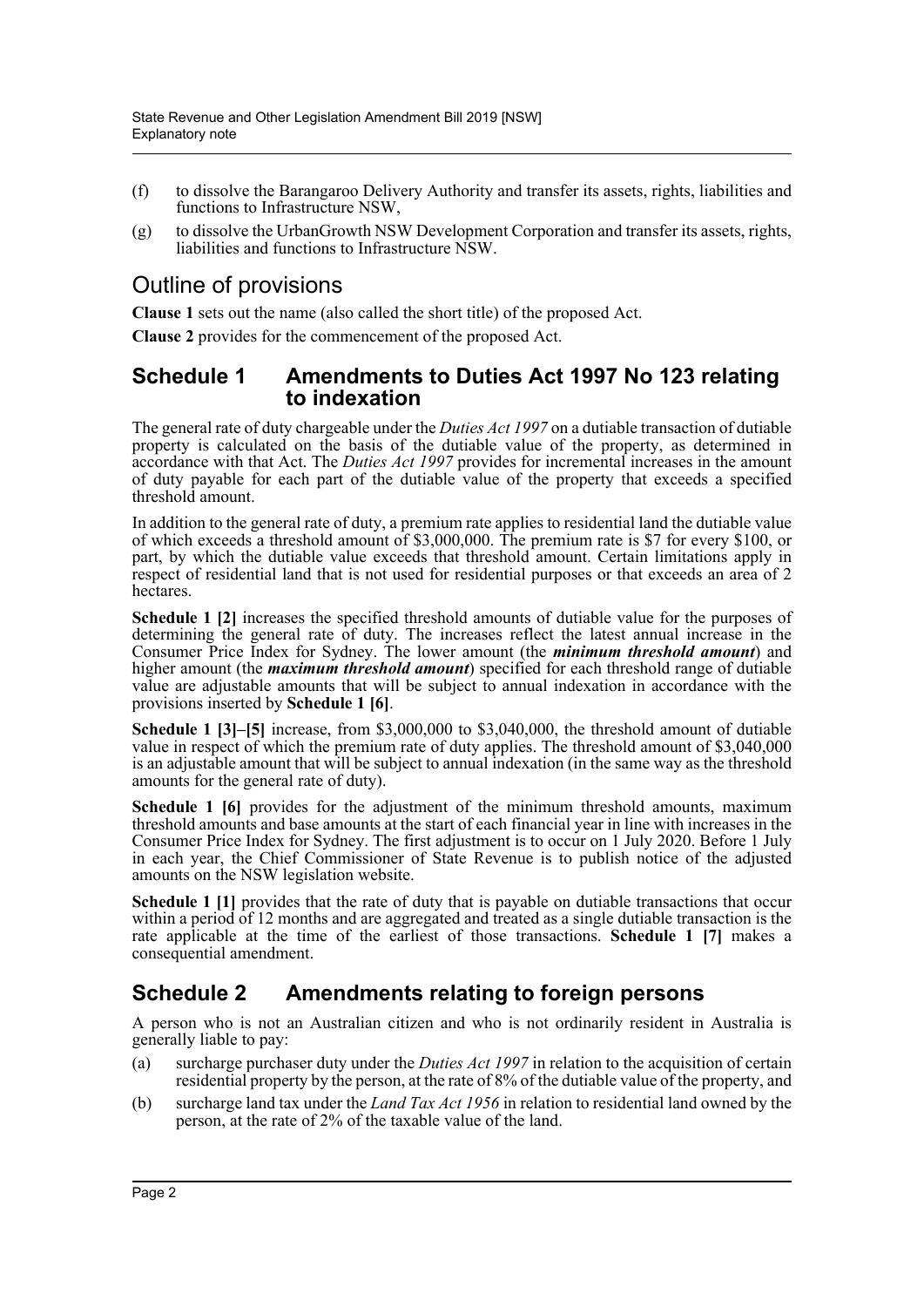Surcharge purchaser duty and surcharge land tax do not apply to any person who has been in Australia lawfully for 200 days during the previous 12 months, and who may remain in Australia without any limitation as to time imposed by law. An exemption from surcharge purchaser duty and surcharge land tax applies in relation to permanent residents who intend to use and occupy the land concerned for at least 200 days during the following 12 months (the *principal place of residence exemption*).

**Schedule 2.1 [2]** extends the principal place of residence exemption from surcharge purchaser duty to the holder of a Subclass 405 (Investor Retirement) visa or a Subclass 410 (Retirement) visa under the *Migration Act 1958* of the Commonwealth, or any equivalent visa of a class or subclass determined by the Chief Commissioner of State Revenue. The exemption is subject to any modifications prescribed by regulations under the *Duties Act 1997*.

**Schedule 2.1 [1] and 2.2 [1]** define the visa holder as a *retirement visa holder*.

**Schedule 2.2 [2]** extends the principal place of residence exemption from surcharge land tax to a retirement visa holder. The retirement visa holder may satisfy the residence requirement for the exemption in respect of a land tax year if the holder used and occupied the residential land for a continuous period of 200 days in the previous land tax year. The exemption is subject to any modifications prescribed by regulations under the *Land Tax Management Act 1956*.

**Schedule 2.1 [3] and 2.3** make amendments of a savings and transitional nature.

## **Schedule 3 Amendment of Payroll Tax Act 2007 No 21**

Payroll tax is payable under the *Payroll Tax Act 2007* by employers who pay wages exceeding the monthly threshold amount of \$850,000. The tax is required to be paid monthly and a return lodged with the Chief Commissioner of State Revenue within 7 days after the end of each month in which wages were paid or payable (except the month of June). The amount that is required to be paid in respect of that month is a proportion of the payroll tax that would be payable for the financial year if the same amount of wages were paid by the employer in each of the remaining months of the year. Within 21 days after the end of the month of June, the employer is required to lodge a return and pay an amount of tax in respect of that month, adjusted to reflect any overpayment or underpayment of tax in respect of the whole financial year.

**Schedule 3 [1]** extends, from 21 to 28 days, the period for payment of payroll tax in relation to wages paid or payable in the month of June.

**Schedule 3 [2]** extends, from 21 to 28 days, the period for lodging a return relating to the month of June in a financial year and the adjustment of tax paid or payable by the employer during that financial year.

**Schedule 3 [5]** enables an employer to make monthly payments of estimated payroll tax in respect of any month (except the month of June) as an alternative to making payments of tax based on wages paid or payable by the employer in the month. An employer who has paid payroll tax in respect of the previous financial year (an *existing taxpayer*) will be eligible to make estimated monthly payments of tax only if the amount of the employer's payroll tax liability for the previous financial year was less than \$150,000. An employer who is not an existing taxpayer will be eligible if the amount of tax that would be payable in respect of the financial year, determined on the basis of at least 3 separate monthly returns, is less than \$150,000. The estimated amount of tax required to be paid is a proportion of the amount of tax previously paid or payable (plus 3%, in the case of an existing taxpayer). **Schedule 3 [3], [4] and [6]** make consequential amendments.

## **Schedule 4 Amendments relating to extended leave**

**Schedule 4** gives effect to the object outlined in paragraph (d) of the Overview above by amending the following Acts and regulations:

(a) the *Government Sector Employment Regulation 2014*,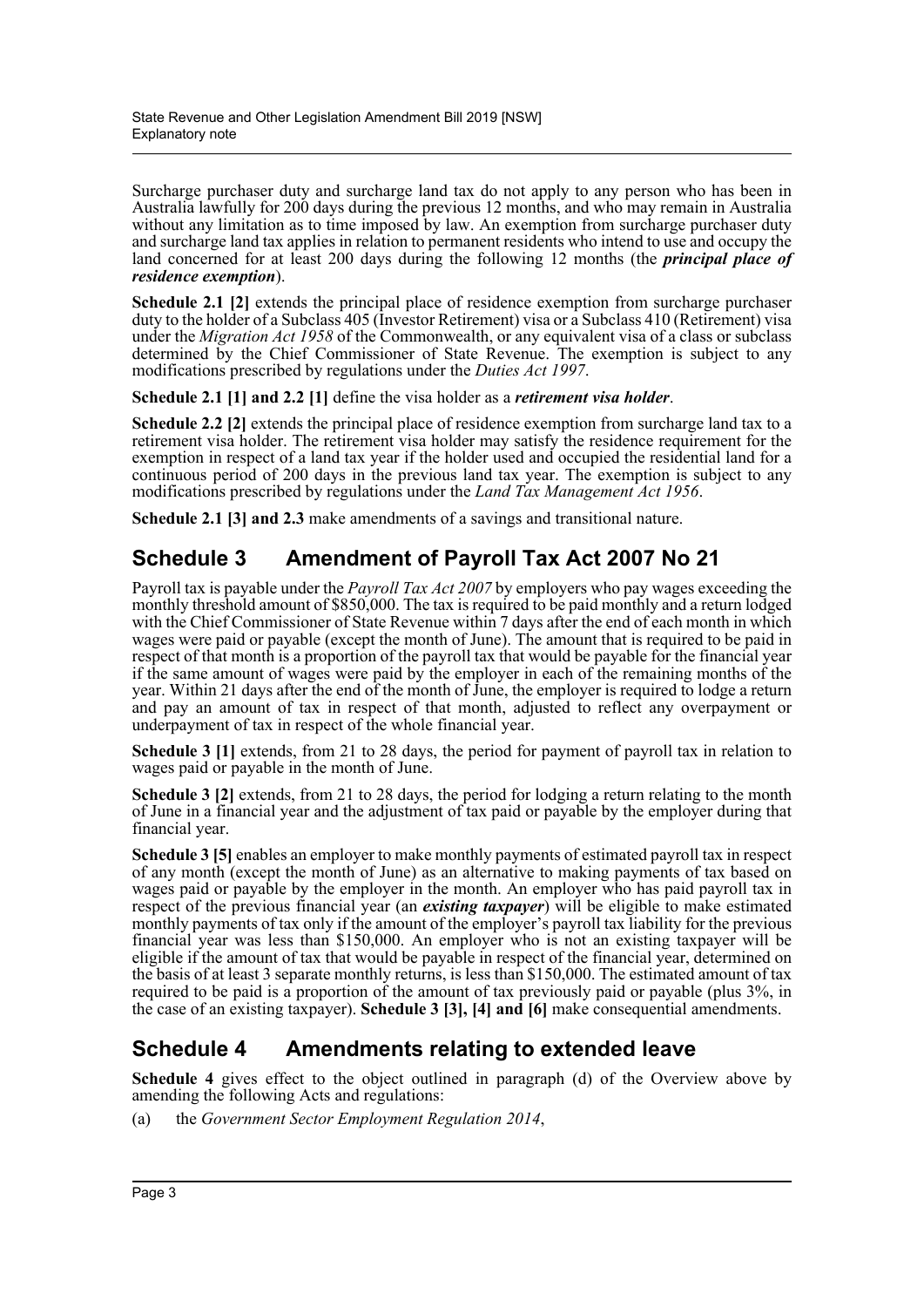- (b) the *Industrial Relations (Public Sector Conditions of Employment) Regulation 2014*,
- (c) the *Police Regulation 2015*,
- (d) the *Teaching Service Act 1980*,
- (e) the *Transport Administration Act 1988*.

## **Schedule 5 Amendments relating to dissolution of Roads and Maritime Services**

**Schedule 5** makes amendments to give effect to the object outlined in paragraph (e) of the Overview above.

### **Schedule 6 Amendment of Barangaroo Delivery Authority Act 2009 No 2**

**Schedule 6** amends the *Barangaroo Delivery Authority Act 2009* to give effect to the object outlined in paragraph (f) of the Overview above.

## **Schedule 7 Amendment of Growth Centres (Development Corporations) Act 1974 No 49**

**Schedule 7** amends the *Growth Centres (Development Corporations) 1974* to give effect to the object outlined in paragraph (g) of the Overview above.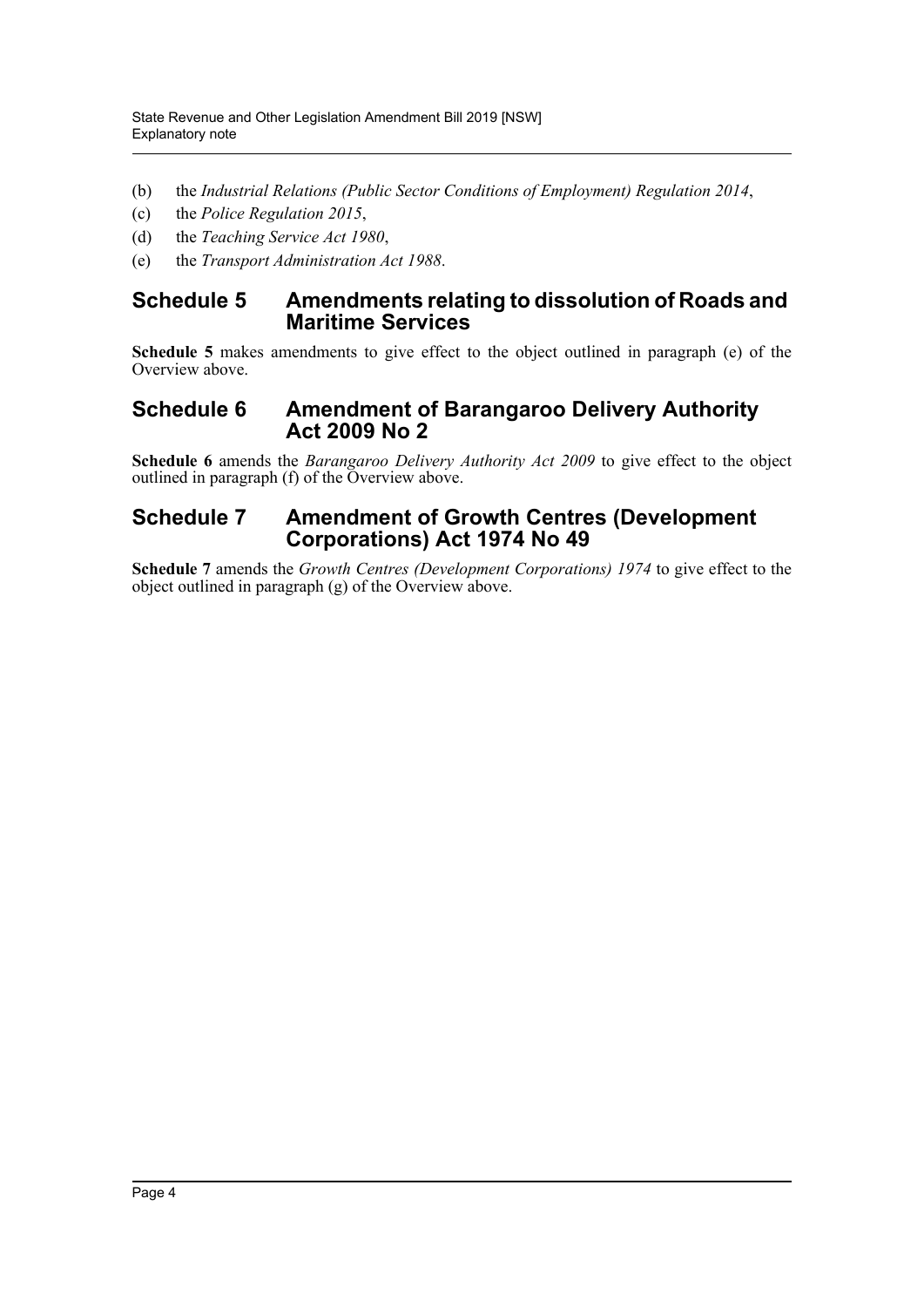First print



New South Wales

# **State Revenue and Other Legislation Amendment Bill 2019**

# **Contents**

|                   |   |                                                                                 | Page |
|-------------------|---|---------------------------------------------------------------------------------|------|
|                   |   | Name of Act                                                                     | 2    |
|                   | 2 | Commencement                                                                    | 2    |
| Schedule 1        |   | Amendments to Duties Act 1997 No 123 relating to indexation                     | 3    |
| <b>Schedule 2</b> |   | Amendments relating to foreign persons                                          | 7    |
| Schedule 3        |   | Amendment of Payroll Tax Act 2007 No 21                                         | 9    |
| Schedule 4        |   | Amendments relating to extended leave                                           | 12   |
| Schedule 5        |   | Amendments relating to dissolution of Roads and Maritime<br><b>Services</b>     | 14   |
| Schedule 6        |   | Amendment of Barangaroo Delivery Authority Act 2009 No 2                        | 19   |
| Schedule 7        |   | <b>Amendment of Growth Centres (Development Corporations) Act</b><br>1974 No 49 | 24   |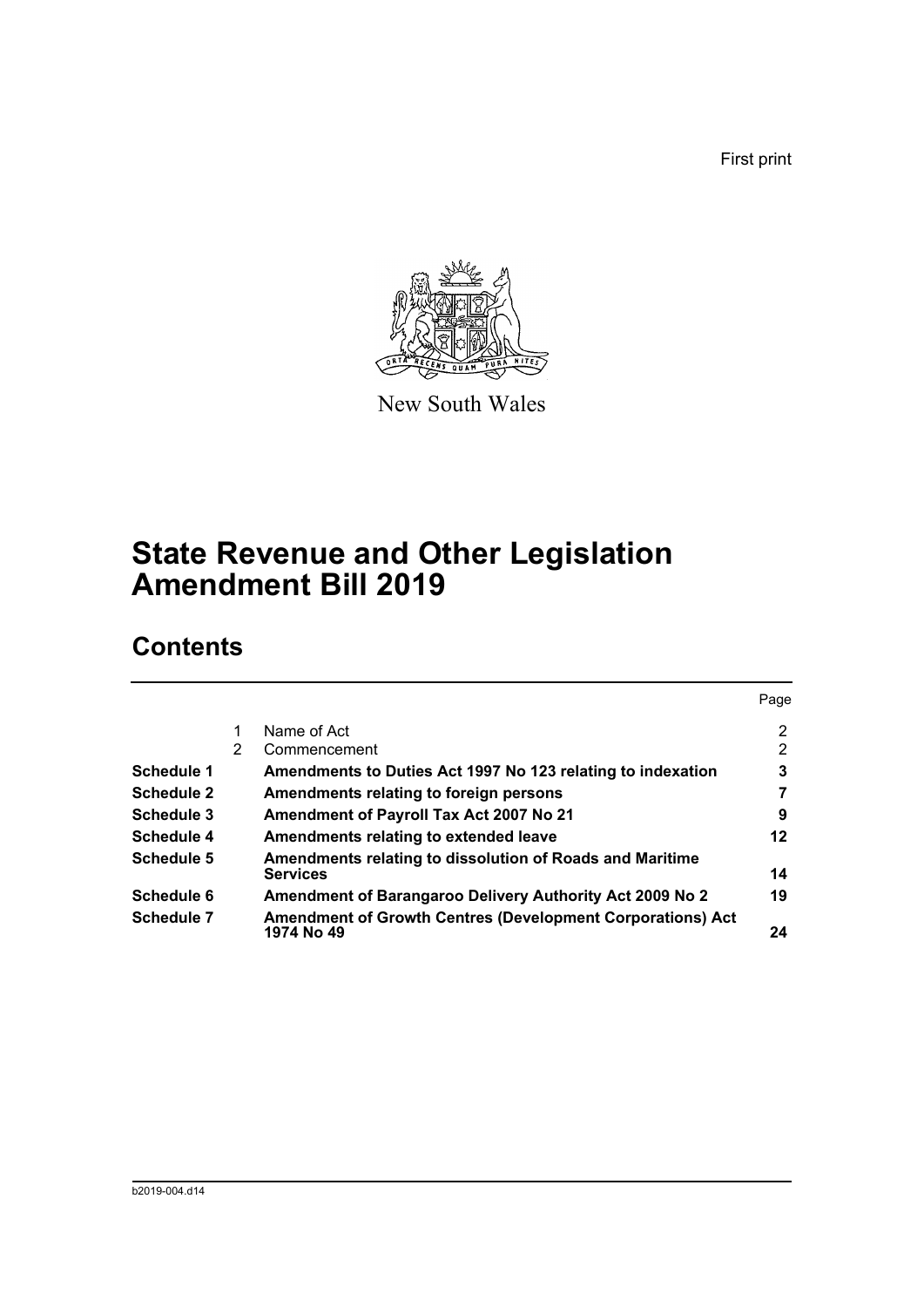

New South Wales

# **State Revenue and Other Legislation Amendment Bill 2019**

No , 2019

### **A Bill for**

An Act to make miscellaneous amendments to certain State revenue legislation; to amend other legislation to reduce extended leave entitlements for certain public sector employees and to dissolve certain statutory bodies; and for other purposes.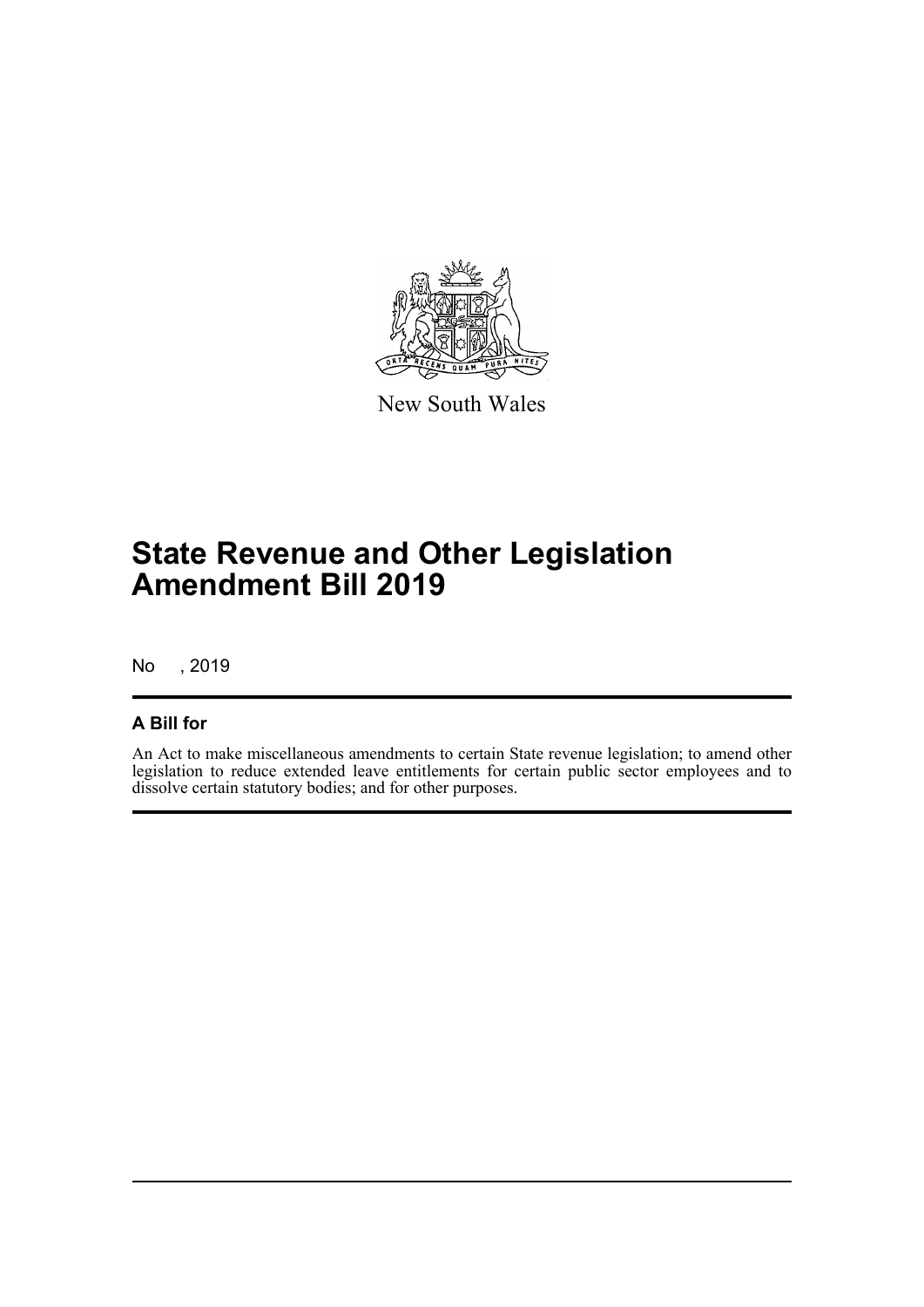State Revenue and Other Legislation Amendment Bill 2019 [NSW]

## <span id="page-6-1"></span><span id="page-6-0"></span>**The Legislature of New South Wales enacts:**

|   | he Legislature of New South Wales enacts:                                       |               |
|---|---------------------------------------------------------------------------------|---------------|
| 1 | Name of Act                                                                     | $\mathcal{P}$ |
|   | This Act is the State Revenue and Other Legislation Amendment Act 2019.         | 3             |
| 2 | <b>Commencement</b>                                                             | 4             |
|   | This Act commences on 1 July 2019, except as provided by subsection (2).<br>(1) | 5             |
|   | Schedule 4 commences on the date of assent to this Act.                         | 6             |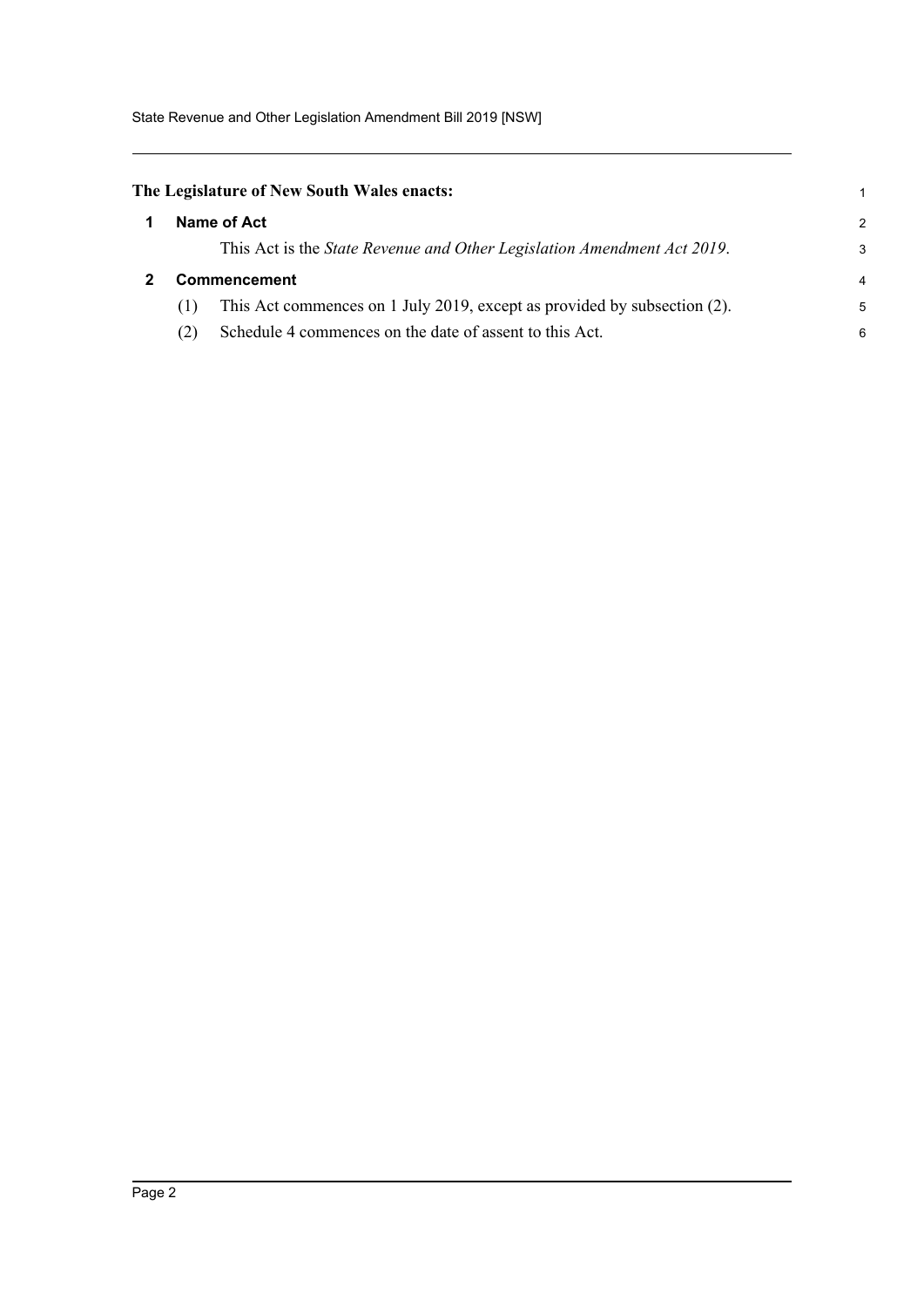<span id="page-7-0"></span>

| Schedule 1 |      |                   | Amendments to Duties Act 1997 No 123 relating<br>to indexation                                                                                                                                                                                      | $\mathbf{1}$<br>$\overline{2}$ |
|------------|------|-------------------|-----------------------------------------------------------------------------------------------------------------------------------------------------------------------------------------------------------------------------------------------------|--------------------------------|
| [1]        |      |                   | Section 25 Aggregation of dutiable transactions                                                                                                                                                                                                     | 3                              |
|            |      |                   | Insert after section $25(4)$ :                                                                                                                                                                                                                      | 4                              |
|            |      | (4A)              | The amount of duty payable on dutiable transactions aggregated in accordance<br>with this section is to be calculated at the rate applicable under this Chapter at<br>the time at which the earliest of the aggregated dutiable transactions occur. | 5<br>6<br>$\overline{7}$       |
| [2]        |      |                   | Sections 32AA and 32                                                                                                                                                                                                                                | 8                              |
|            |      |                   | Omit section 32. Insert instead:                                                                                                                                                                                                                    | 9                              |
|            |      | <b>Division 1</b> | <b>Preliminary</b>                                                                                                                                                                                                                                  | 10                             |
|            | 32AA |                   | <b>Definitions</b>                                                                                                                                                                                                                                  | 11                             |
|            |      |                   | In this Part:                                                                                                                                                                                                                                       | 12                             |
|            |      |                   | <i>adjustable amount</i> means an amount specified in this Part as an adjustable<br>amount for the purposes of Division 3.                                                                                                                          | 13<br>14                       |
|            |      |                   | <b>base amount</b> means the amount specified for a threshold range in Column 4<br>of the table to section 32 (1).                                                                                                                                  | 15<br>16                       |
|            |      |                   | <i>fixed rate</i> means the rate specified for a threshold range in Column 5 of the<br>table to section $32(1)$ .                                                                                                                                   | 17<br>18                       |
|            |      |                   | maximum threshold amount means the amount specified for a threshold<br>range in Column 3 of the table to section 32 (1).                                                                                                                            | 19<br>20                       |
|            |      |                   | <i>minimum threshold amount</i> means the amount specified for a threshold range<br>in Column 2 of the table to section $32(1)$ .                                                                                                                   | 21<br>22                       |
|            |      |                   | <i>premium base amount</i> —see section 32A (2).                                                                                                                                                                                                    | 23                             |
|            |      |                   | <i>threshold range</i> —see section $32(2)$ .                                                                                                                                                                                                       | 24                             |
|            |      | <b>Division 2</b> | <b>Rates of duty</b>                                                                                                                                                                                                                                | 25                             |
|            | 32   |                   | <b>General rate</b>                                                                                                                                                                                                                                 | 26                             |
|            |      | (1)               | The rate of duty chargeable on a dutiable transaction is the base amount for the                                                                                                                                                                    | 27                             |

(1) The rate of duty chargeable on a dutiable transaction is the base amount for the threshold range that applies to the dutiable transaction plus the amount determined at the fixed rate in respect of the dutiable value of the dutiable property involved in the transaction.

28 29 30

| Column 1                  | Column 2                              | Column 3                              | Column 4                      | Column 5                                                                                                    |
|---------------------------|---------------------------------------|---------------------------------------|-------------------------------|-------------------------------------------------------------------------------------------------------------|
| <b>Threshold</b><br>range | <b>Minimum</b><br>threshold<br>amount | <b>Maximum</b><br>threshold<br>amount | <b>Base amount Fixed rate</b> |                                                                                                             |
|                           | \$0                                   | \$14,000                              | \$0                           | \$1.25 for every $$100$ (or part)<br>of the dutiable value                                                  |
|                           | \$14,000                              | \$30,000                              | \$175                         | \$1.50 for every $$100$ (or part)<br>by which the dutiable value<br>exceeds the minimum<br>threshold amount |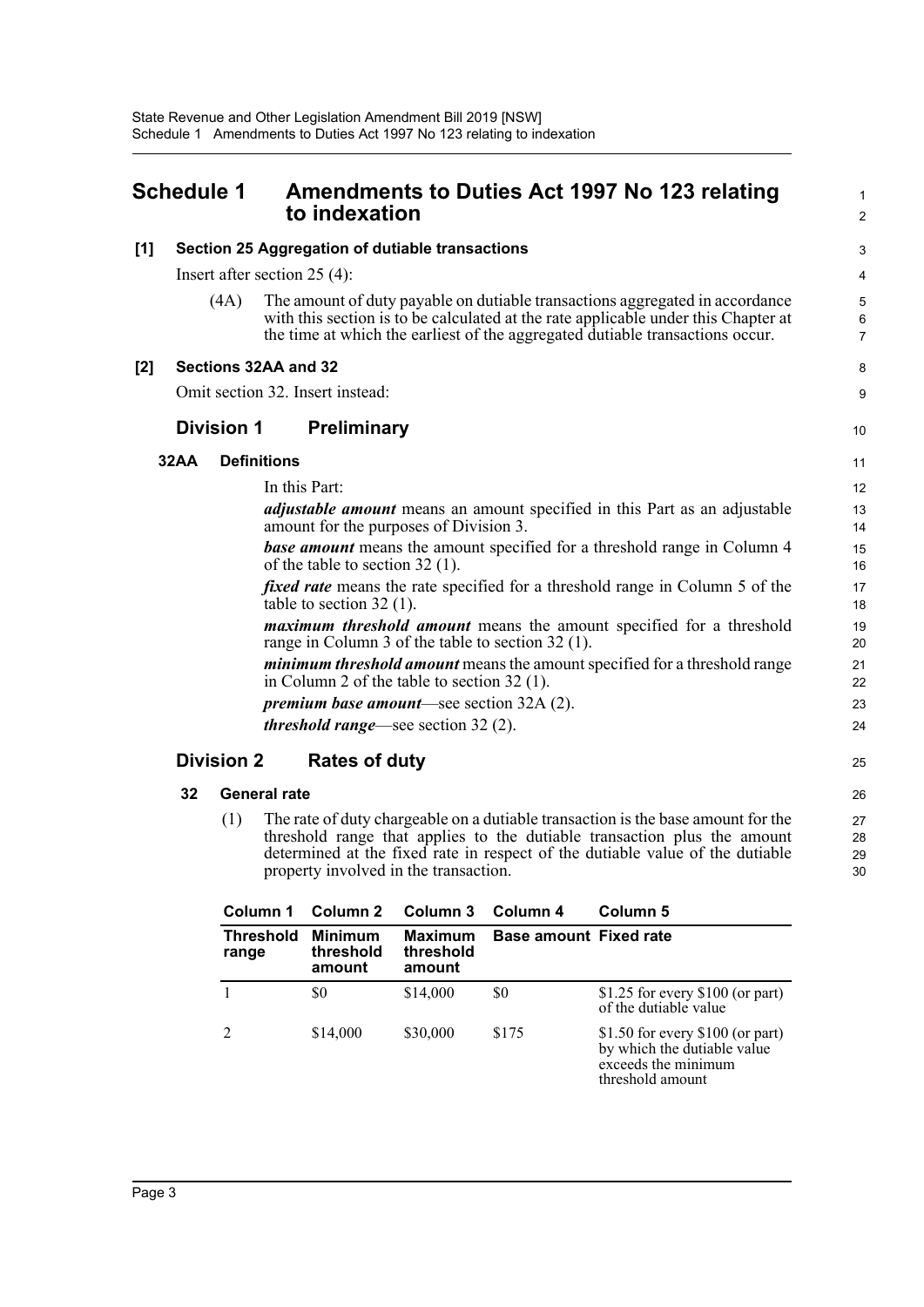| Column 1           | Column 2                              | Column 3                              | Column 4                      | Column 5                                                                                                    |
|--------------------|---------------------------------------|---------------------------------------|-------------------------------|-------------------------------------------------------------------------------------------------------------|
| Threshold<br>range | <b>Minimum</b><br>threshold<br>amount | <b>Maximum</b><br>threshold<br>amount | <b>Base amount Fixed rate</b> |                                                                                                             |
| 3                  | \$30,000                              | \$81,000                              | \$415                         | \$1.75 for every $$100$ (or part)<br>by which the dutiable value<br>exceeds the minimum<br>threshold amount |
| 4                  | \$81,000                              | \$304,000                             | \$1,307                       | \$3.50 for every \$100 (or part)<br>by which the dutiable value<br>exceeds the minimum<br>threshold amount  |
| 5                  | \$304,000                             | \$1,013,000                           | \$9,112                       | \$4.50 for every \$100 (or part)<br>by which the dutiable value<br>exceeds the minimum<br>threshold amount  |
| 6                  | \$1,013,000                           |                                       | \$41,017                      | \$5.50 for every \$100 (or part)<br>by which the dutiable value<br>exceeds the minimum<br>threshold amount  |

- (2) For the purposes of this Part, a *threshold range* applies to a dutiable transaction if the dutiable value of the dutiable property involved in the transaction is more than the minimum threshold amount but not more than the maximum threshold amount (if any) specified for that threshold range.
- (3) The rate of duty provided for by this section applies unless other provision is made by this Chapter.
- (4) Each minimum threshold amount and maximum threshold amount is an adjustable amount for the purposes of Division 3.

#### **[3] Section 32A Premium rate for residential land with dutiable value exceeding \$3,040,000**

Omit section 32A (1)–(2A). Insert instead:

- (1) The rate of duty chargeable on a dutiable transaction in respect of residential land that has a dutiable value exceeding \$3,040,000 is the premium base amount plus \$7 for every \$100, or part, by which the dutiable value of the residential land exceeds \$3,040,000.
- (2) The *premium base amount* is the amount of duty chargeable in respect of a dutiable transaction involving dutiable property that has a dutiable value of \$3,040,000, determined in accordance with section 32. **Note.** The premium base amount in respect of a dutiable transaction occurring in the

financial year commencing on 1 July 2019 is \$152,502.

- (2A) The rate of duty chargeable on a dutiable transaction in respect of residential land that has a dutiable value not exceeding \$3,040,000 is as provided for by section 32.
- (2B) If the dutiable property subject to a dutiable transaction comprises 2 or more individual items of residential land and 1 or more of those items has a dutiable value exceeding \$3,040,000, the rate of duty chargeable on the dutiable transaction is as follows:

1  $\mathfrak{p}$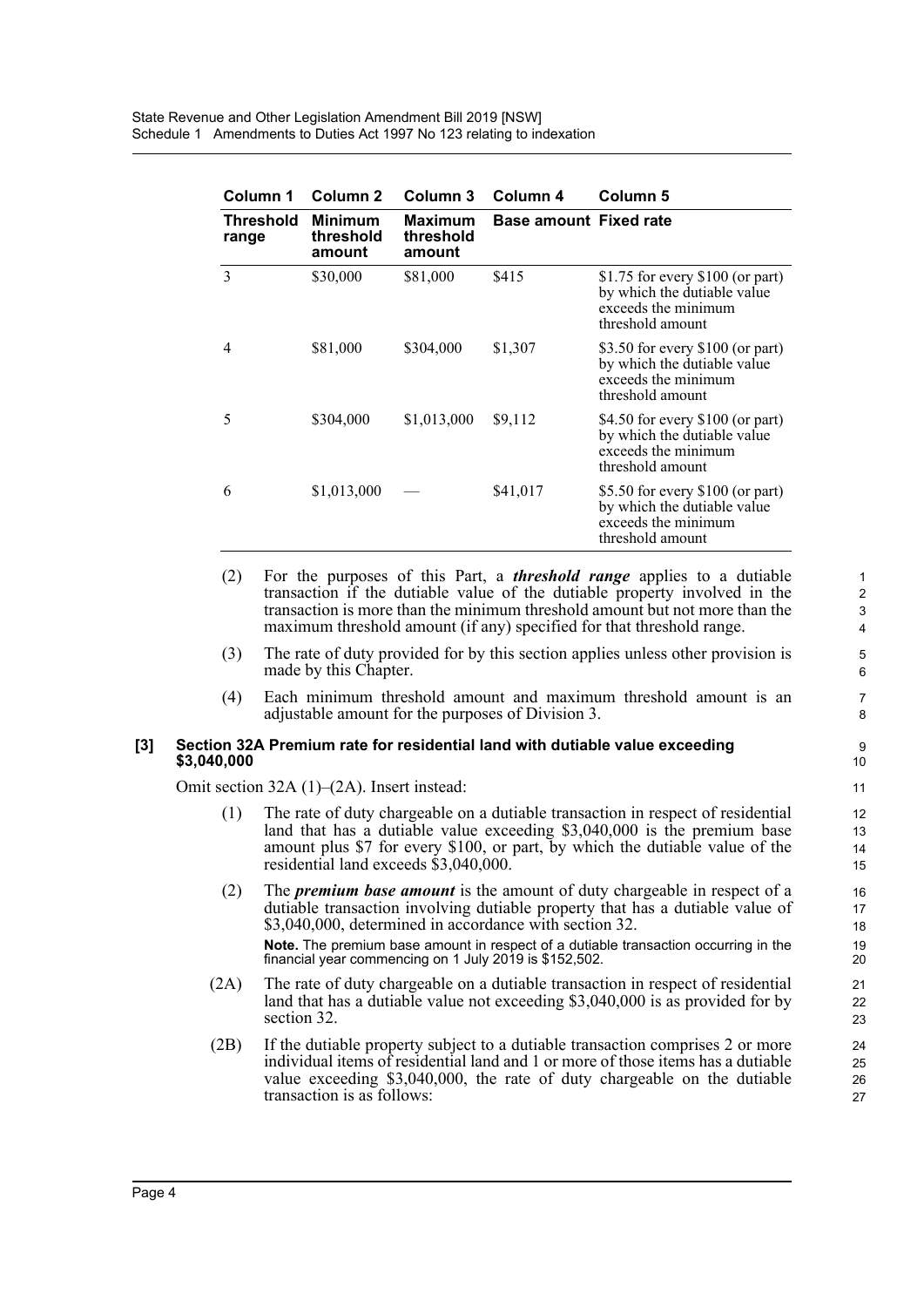|                     |             |                   | for each item of residential land that has a dutiable value exceeding<br>(a)<br>\$3,040,000—the premium base amount plus \$7 for every \$100, or part,<br>by which the dutiable value of the item exceeds \$3,040,000,                                                                                                                     | $\mathbf{1}$<br>$\sqrt{2}$<br>3 |
|---------------------|-------------|-------------------|--------------------------------------------------------------------------------------------------------------------------------------------------------------------------------------------------------------------------------------------------------------------------------------------------------------------------------------------|---------------------------------|
|                     |             |                   | for the rest of the dutiable property—the rate provided for by section 32.<br>(b)                                                                                                                                                                                                                                                          | 4                               |
|                     |             | (2C)              | The amount of \$3,040,000 specified in any provision of this section is an<br>adjustable amount for the purposes of Division 3.                                                                                                                                                                                                            | 5<br>6                          |
| [4]                 |             |                   | Sections 32B (1) and (2) and 32C (1) and (2)                                                                                                                                                                                                                                                                                               | 7                               |
|                     |             |                   | Omit "\$3,000,000" wherever occurring. Insert instead "\$3,040,000".                                                                                                                                                                                                                                                                       | 8                               |
| $\lbrack 5 \rbrack$ |             |                   | Sections 32B (2A) and 32C (2A)                                                                                                                                                                                                                                                                                                             | $\boldsymbol{9}$                |
|                     |             |                   | Insert after sections $32B(2)$ and $32C(2)$ :                                                                                                                                                                                                                                                                                              | 10                              |
|                     |             | (2A)              | The amount of $$3,040,000$ specified in subsections (1) and (2) is an adjustable<br>amount for the purposes of Division 3.                                                                                                                                                                                                                 | 11<br>12                        |
| [6]                 |             |                   | <b>Sections 33AB-33AF</b>                                                                                                                                                                                                                                                                                                                  | 13                              |
|                     |             |                   | Insert after section 33A:                                                                                                                                                                                                                                                                                                                  | 14                              |
|                     |             | <b>Division 3</b> | <b>Indexation of amounts</b>                                                                                                                                                                                                                                                                                                               | 15                              |
|                     | <b>33AB</b> |                   | Interpretation                                                                                                                                                                                                                                                                                                                             | 16                              |
|                     |             | (1)               | In this Division:                                                                                                                                                                                                                                                                                                                          | 17                              |
|                     |             |                   | <b>CPI number</b> means the Consumer Price Index (All Groups Index) for Sydney<br>published by the Australian Bureau of Statistics in the latest published series<br>of that index.                                                                                                                                                        | 18<br>19<br>20                  |
|                     |             | (2)               | If, after 1 July in any year, the Australian Statistician publishes a CPI number<br>in respect of the latest March quarter in substitution for a CPI number<br>previously published in respect of that quarter, the publication of the later CPI<br>number is to be disregarded for the purposes of any adjustment under this<br>Division. | 21<br>22<br>23<br>24<br>25      |
|                     | 33AC        |                   | <b>Adjustable amounts</b>                                                                                                                                                                                                                                                                                                                  | 26                              |
|                     |             | (1)               | Each adjustable amount is to be adjusted for the year commencing on 1 July<br>2020, and each subsequent year, in accordance with this section.                                                                                                                                                                                             | 27<br>28                        |
|                     |             | (2)               | The adjustable amounts that are to apply for a year are to be calculated by<br>multiplying the adjustable amounts that applied before any adjustment under<br>this Division by A/B where:                                                                                                                                                  | 29<br>30<br>31                  |
|                     |             |                   | A is the CPI number for the March quarter in the year immediately preceding<br>the year for which the amount is calculated.                                                                                                                                                                                                                | 32<br>33                        |
|                     |             |                   | <b>B</b> is the CPI number for the March quarter of 2019.<br>$A/B$ is calculated to the nearest 3 decimal places (and a fourth decimal place<br>of 5 is to be rounded up).                                                                                                                                                                 | 34<br>35<br>36                  |
|                     |             | (3)               | An adjustable amount determined in accordance with this section is to be<br>rounded to the nearest \$1,000 (and an amount of \$500 is to be rounded up).                                                                                                                                                                                   | 37<br>38                        |
|                     |             | (4)               | However, if the adjustable amount calculated for any year is less than the<br>amount that applied for the previous year, then the amount for that previous                                                                                                                                                                                 | 39<br>40                        |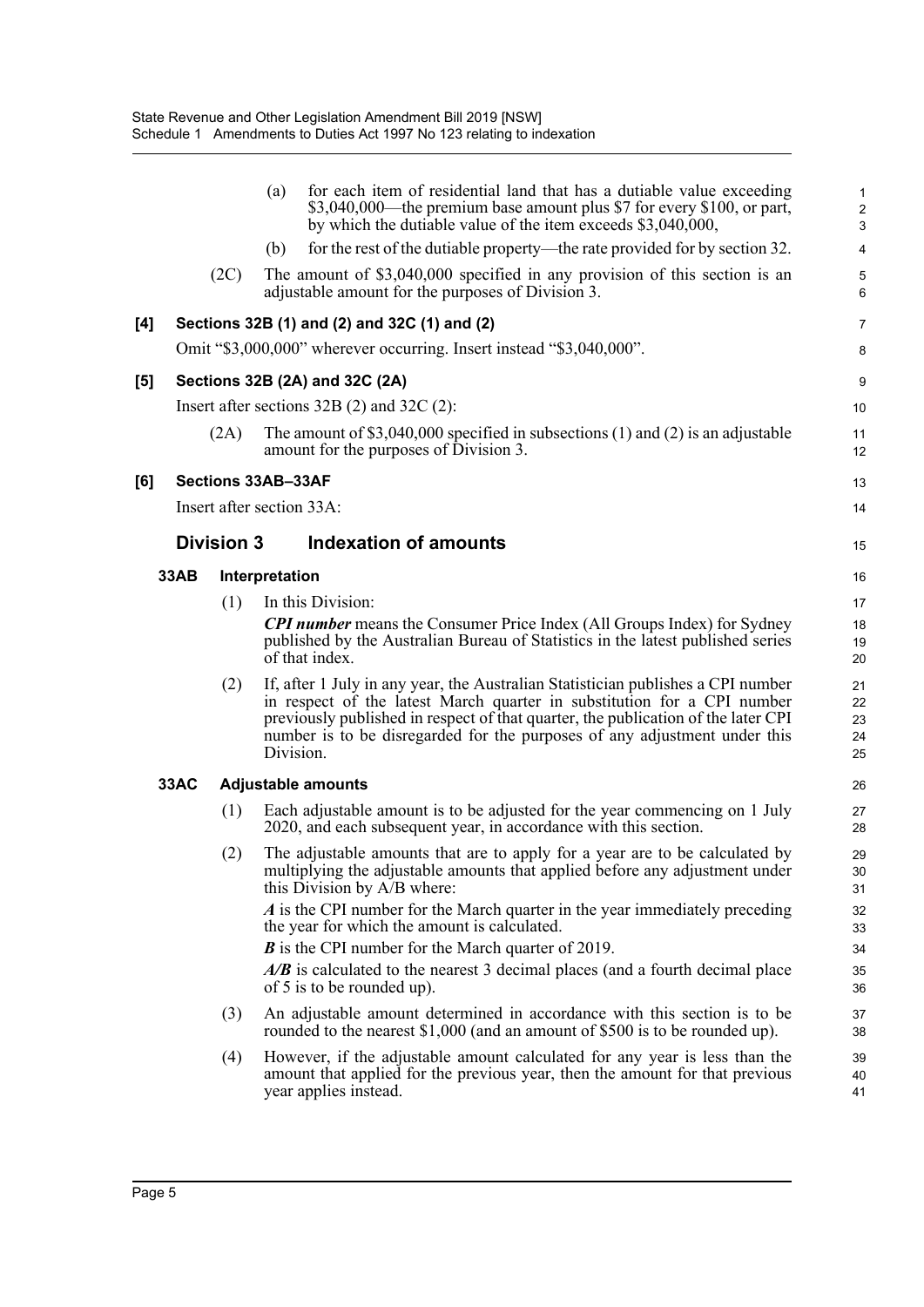## **33AD Base amounts**

| 33AD        |     | <b>Base amounts</b>                                                                                                                                                                                                                           | $\mathbf{1}$                         |
|-------------|-----|-----------------------------------------------------------------------------------------------------------------------------------------------------------------------------------------------------------------------------------------------|--------------------------------------|
|             | (1) | Each base amount for a threshold range is to be adjusted for the year<br>commencing on 1 July 2020, and each subsequent year, so that it is equal to<br>the sum of all fixed rate amounts determined for the preceding threshold<br>ranges.   | $\sqrt{2}$<br>$\mathbf{3}$<br>4<br>5 |
|             | (2) | The <i>fixed rate amount</i> for a threshold range is the amount determined at the<br>fixed rate in respect of dutiable property that has a dutiable value equal to the<br>maximum threshold amount for the threshold range.                  | 6<br>$\overline{7}$<br>8             |
|             | (3) | An adjusted base amount determined in accordance with this section is to be<br>rounded to the nearest dollar (and an amount of 50 cents is to be rounded<br>down).                                                                            | 9<br>10<br>11                        |
| <b>33AE</b> |     | References to adjustable amounts and base amounts                                                                                                                                                                                             | 12                                   |
|             | (1) | The adjustable amounts and base amounts adjusted for a year in accordance<br>with this Division replace the amounts that applied for the previous year.                                                                                       | 13<br>14                             |
|             | (2) | Accordingly, a reference to a rate or amount of duty as provided for by, or<br>determined in accordance with, section 32 is a reference to the rate or amount<br>subject to any adjustment under this Division.                               | 15<br>16<br>17                       |
| <b>33AF</b> |     | <b>Publication of adjusted amounts</b>                                                                                                                                                                                                        | 18                                   |
|             | (1) | The Chief Commissioner is to publish a notice on the NSW legislation website<br>before the start of each year commencing on 1 July specifying the following<br>amounts that are to apply for that year:                                       | 19<br>20<br>21                       |
|             |     | each adjustable amount, as adjusted in accordance with this Division,<br>(a)                                                                                                                                                                  | 22                                   |
|             |     | each base amount, as adjusted in accordance with this Division,<br>(b)                                                                                                                                                                        | 23                                   |
|             |     | the premium base amount, determined by reference to any relevant<br>(c)<br>amount adjusted in accordance with this Division.                                                                                                                  | 24<br>25                             |
|             | (2) | However, failure to publish the notice or late publication of the notice does not<br>affect the validity of an adjustment under this Division.                                                                                                | 26<br>27                             |
| $[7]$       |     | Schedule 1 Savings, transitional and other provisions                                                                                                                                                                                         | 28                                   |
|             |     | Insert at the end of the Schedule, with appropriate Part and clause numbering:                                                                                                                                                                | 29                                   |
| <b>Part</b> |     | <b>State Revenue and Other Legislation Amendment</b><br>Act 2019-provision consequent on indexation of                                                                                                                                        | 30<br>31                             |
|             |     | transfer duty                                                                                                                                                                                                                                 | 32                                   |
|             |     | <b>Aggregation of dutiable transactions</b>                                                                                                                                                                                                   | 33                                   |
|             | (1) | The amendment made to section 25 by the State Revenue and Other<br>Legislation Amendment Act 2019 extends to the aggregation of dutiable<br>transactions the earliest of which occurred during the year ending at the end of<br>30 June 2019. | 34<br>35<br>36<br>37                 |
|             | (2) | Accordingly, the amount of duty payable on the aggregated dutiable<br>transactions is to be calculated at the rate applicable under Chapter 2 as in                                                                                           | 38<br>39                             |

40

force when the earliest of those transactions occurred.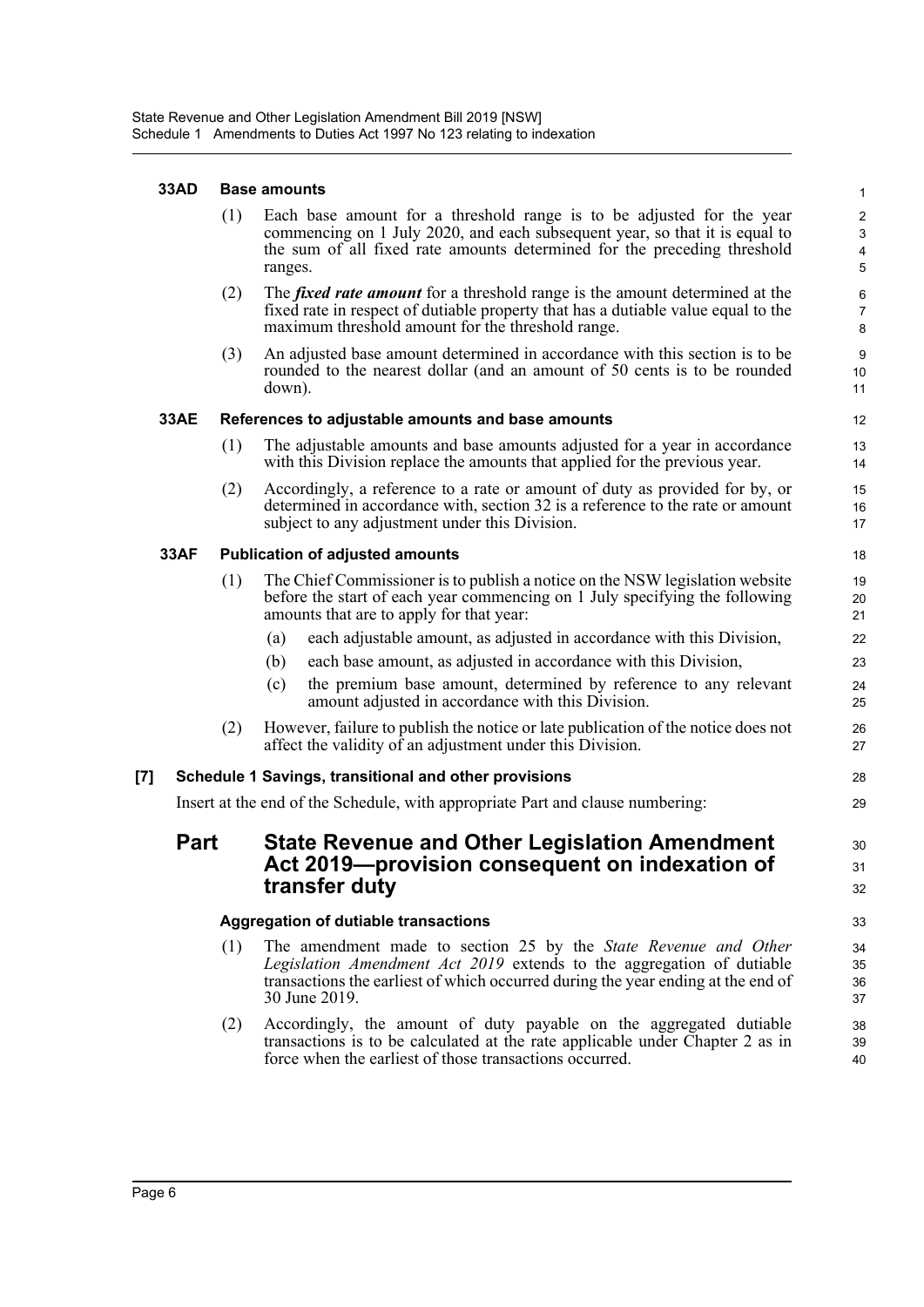<span id="page-11-0"></span>

|     | <b>Schedule 2</b>               |                               |           | Amendments relating to foreign persons                                                                                                                                                                                          | 1                        |  |
|-----|---------------------------------|-------------------------------|-----------|---------------------------------------------------------------------------------------------------------------------------------------------------------------------------------------------------------------------------------|--------------------------|--|
| 2.1 |                                 |                               |           | <b>Duties Act 1997 No 123</b>                                                                                                                                                                                                   | 2                        |  |
| [1] | <b>Section 104I Definitions</b> |                               |           |                                                                                                                                                                                                                                 |                          |  |
|     |                                 |                               |           | Insert in alphabetical order in section 104I (1):                                                                                                                                                                               | 4                        |  |
|     |                                 |                               |           | <i>retirement visa holder</i> means a person who holds:                                                                                                                                                                         | 5                        |  |
|     |                                 |                               | (a)       | a visa of a subclass specified by regulations (as in force at any time)<br>made under the <i>Migration Act 1958</i> of the Commonwealth as a Subclass<br>405 (Investor Retirement) visa or a Subclass 410 (Retirement) visa, or | 6<br>$\overline{7}$<br>8 |  |
|     |                                 |                               | (b)       | a visa under that Act of a class (or a subclass) determined by the Chief<br>Commissioner to be equivalent to a subclass referred to in paragraph<br>(a).                                                                        | 9<br>10<br>11            |  |
| [2] |                                 | <b>Section 104ZKB</b>         |           |                                                                                                                                                                                                                                 | 12                       |  |
|     |                                 |                               |           | Insert after section 104ZKA:                                                                                                                                                                                                    | 13                       |  |
|     | <b>104ZKB</b>                   | residence                     |           | Exemption for retirement visa holders in respect of principal place of                                                                                                                                                          | 14<br>15                 |  |
|     |                                 |                               |           | Section 104ZKA applies to a retirement visa holder in the same way as it<br>applies to a permanent resident, subject to any modifications prescribed by the<br>regulations.                                                     | 16<br>17<br>18           |  |
| [3] |                                 |                               |           | Schedule 1 Savings, transitional and other provisions                                                                                                                                                                           | 19                       |  |
|     |                                 |                               |           | Insert at the end of the Schedule, with appropriate Part and clause numbering:                                                                                                                                                  | 20                       |  |
|     | <b>Part</b>                     |                               |           | <b>State Revenue and Other Legislation Amendment</b><br>Act 2019-provision consequent on surcharge<br>purchaser duty exemption                                                                                                  | 21<br>22<br>23           |  |
|     |                                 |                               |           | Surcharge purchaser duty-retirement visa holders                                                                                                                                                                                | 24                       |  |
|     |                                 |                               |           | The amendments made to this Act by Schedule 2.1 to the State Revenue and<br>Other Legislation Amendment Act 2019 do not affect any liability for duty that<br>arose before 1 July 2019.                                         | 25<br>26<br>27           |  |
| 2.2 |                                 |                               |           | Land Tax Act 1956 No 27                                                                                                                                                                                                         | 28                       |  |
| [1] |                                 | <b>Section 2A Definitions</b> |           |                                                                                                                                                                                                                                 | 29                       |  |
|     |                                 |                               |           | Insert in alphabetical order:                                                                                                                                                                                                   | 30                       |  |
|     |                                 |                               | Act 1997. | <i>retirement visa holder</i> has the same meaning as in Chapter 2A of the <i>Duties</i>                                                                                                                                        | 31<br>32                 |  |
| [2] |                                 | <b>Section 5BA</b>            |           |                                                                                                                                                                                                                                 | 33                       |  |
|     |                                 | Insert after section 5B:      |           |                                                                                                                                                                                                                                 | 34                       |  |
|     | 5BA                             |                               |           | Surcharge land tax—residence requirement applying to principal place of<br>residence exemption for retirement visa holders                                                                                                      | 35<br>36                 |  |
|     |                                 | (1)                           |           | Section 5B applies to a retirement visa holder in the same way as it applies to<br>a permanent resident, subject to any modifications prescribed by the<br>regulations.                                                         | 37<br>38<br>39           |  |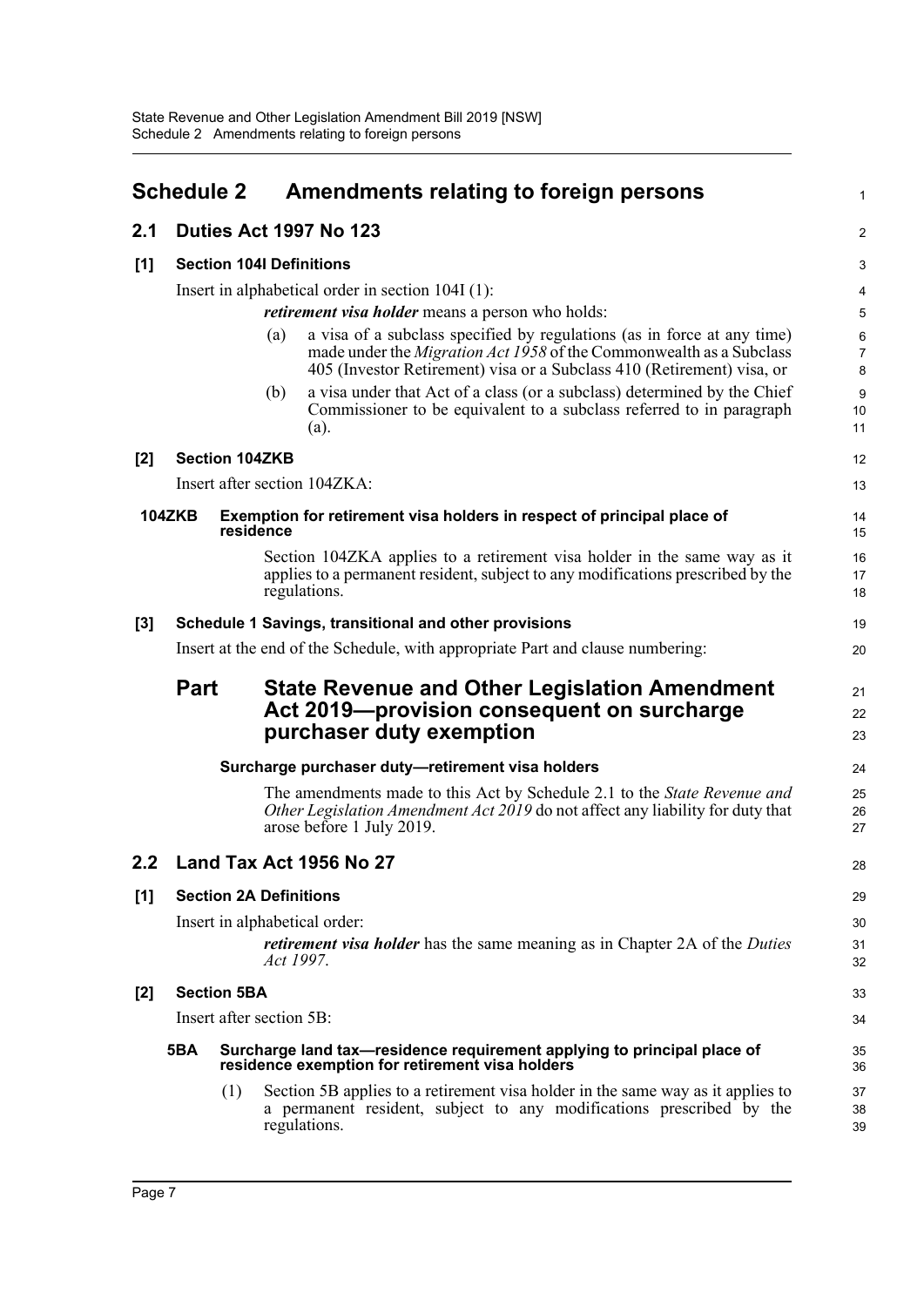|     | (2)               | However, in the application of that section to the liability of a retirement visa<br>holder to pay surcharge land tax in respect of residential land for a land tax<br>year, the residence requirement is satisfied if the person used and occupied the<br>land as the person's principal place of residence for a continuous period of 200<br>days in the previous land tax year. | $\mathbf{1}$<br>$\sqrt{2}$<br>3<br>4<br>5 |
|-----|-------------------|------------------------------------------------------------------------------------------------------------------------------------------------------------------------------------------------------------------------------------------------------------------------------------------------------------------------------------------------------------------------------------|-------------------------------------------|
| 2.3 |                   | Land Tax Management Act 1956 No 26                                                                                                                                                                                                                                                                                                                                                 | 6                                         |
|     |                   | <b>Schedule 2 Savings and transitional provisions</b>                                                                                                                                                                                                                                                                                                                              | $\overline{7}$                            |
|     |                   | Insert at the end of the Schedule, with appropriate Part and clause numbering:                                                                                                                                                                                                                                                                                                     | 8                                         |
|     | Part              | <b>Provisions consequent on enactment of State</b><br><b>Revenue and Other Legislation Amendment Act</b><br>2019                                                                                                                                                                                                                                                                   | 9<br>10<br>11                             |
|     | <b>Definition</b> |                                                                                                                                                                                                                                                                                                                                                                                    | 12                                        |
|     |                   | In this Part:<br><b>amending Act</b> means the State Revenue and Other Legislation Amendment Act<br>2019.                                                                                                                                                                                                                                                                          | 13<br>14<br>15                            |
|     |                   | Surcharge land tax-retirement visa holders                                                                                                                                                                                                                                                                                                                                         | 16                                        |
|     |                   | The amendments made to the <i>Land Tax Act 1956</i> by Schedule 2.2 to the<br>amending Act apply to the assessment of land tax liability in respect of the<br>2020 land tax year and subsequent land tax years.                                                                                                                                                                    | 17<br>18<br>19                            |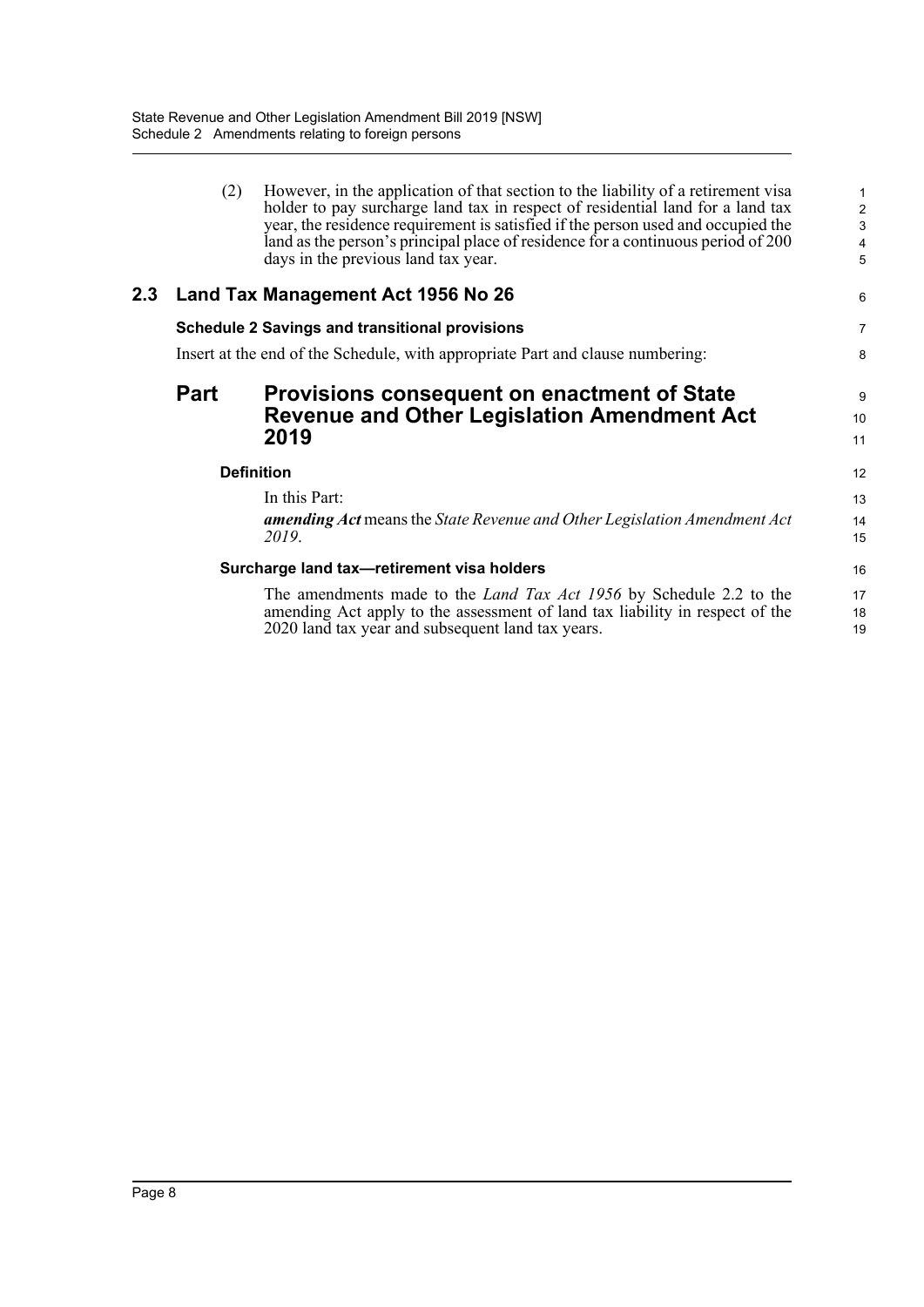<span id="page-13-0"></span>

|       | <b>Schedule 3</b> |                   |                           | <b>Amendment of Payroll Tax Act 2007 No 21</b>                                                                                                                                                                                                                                                              | $\mathbf{1}$         |
|-------|-------------------|-------------------|---------------------------|-------------------------------------------------------------------------------------------------------------------------------------------------------------------------------------------------------------------------------------------------------------------------------------------------------------|----------------------|
| [1]   |                   |                   |                           | Section 9 When must payroll tax be paid                                                                                                                                                                                                                                                                     | $\overline{c}$       |
|       |                   |                   |                           | Omit "21 days" from section $9(1)$ (b). Insert instead "28 days".                                                                                                                                                                                                                                           | 3                    |
| [2]   |                   |                   | <b>Section 87 Returns</b> |                                                                                                                                                                                                                                                                                                             | $\overline{4}$       |
|       |                   |                   |                           | Omit "21 days" from section 87 (1) (b). Insert instead "28 days".                                                                                                                                                                                                                                           | 5                    |
| $[3]$ |                   |                   |                           | <b>Schedule 2 NSW specific provisions</b>                                                                                                                                                                                                                                                                   | 6                    |
|       |                   |                   | Insert before clause 2:   |                                                                                                                                                                                                                                                                                                             | $\overline{7}$       |
|       |                   | <b>Division 1</b> |                           | <b>General</b>                                                                                                                                                                                                                                                                                              | 8                    |
| [4]   |                   |                   |                           | Schedule 2, Part 2, Division 2, heading                                                                                                                                                                                                                                                                     | 9                    |
|       |                   |                   | Insert before clause 3A:  |                                                                                                                                                                                                                                                                                                             | 10                   |
|       |                   | <b>Division 2</b> |                           | Calculation of payroll tax-financial years 2008-2010                                                                                                                                                                                                                                                        | 11                   |
| [5]   |                   |                   |                           | Schedule 2, Part 2, Division 3                                                                                                                                                                                                                                                                              | 12                   |
|       |                   |                   | Insert after clause 3A:   |                                                                                                                                                                                                                                                                                                             | 13                   |
|       |                   | <b>Division 3</b> |                           | Calculation of estimated monthly payroll tax                                                                                                                                                                                                                                                                | 14                   |
|       | 3B                |                   |                           | <b>Application of Division</b>                                                                                                                                                                                                                                                                              | 15                   |
|       |                   | (1)               |                           | An employer who is an eligible existing taxpayer or an eligible new taxpayer<br>may opt to make payments of estimated payroll tax in respect of any month in<br>a financial year (other than the month of June) as an alternative to making<br>payments of tax based on wages paid or payable in the month. | 16<br>17<br>18<br>19 |
|       |                   | (2)               |                           | The amount that the eligible existing taxpayer or eligible new taxpayer is<br>required to pay as payroll tax in respect of the month is to be ascertained in<br>accordance with this Division.                                                                                                              | 20<br>21<br>22       |
|       |                   | (3)               |                           | This Division does not affect the determination of the correct amount of<br>payroll tax or the adjustment of payroll tax under Part 6 of this Act.                                                                                                                                                          | 23<br>24             |
|       | 3C                |                   | <b>Eligible taxpayers</b> |                                                                                                                                                                                                                                                                                                             | 25                   |
|       |                   | (1)               |                           | An employer is an <i>eligible existing taxpayer</i> if:                                                                                                                                                                                                                                                     | 26                   |
|       |                   |                   | $\left( a\right)$         | payroll tax was payable by the employer in respect of the whole of the<br>previous financial year, and the amount of the payroll tax payable was<br>less than $$150,000$ , or                                                                                                                               | 27<br>28<br>29       |
|       |                   |                   | (b)                       | payroll tax was payable by the employer in respect of part only of the<br>previous financial year, and the amount of payroll tax that would have<br>been payable by the employer for the whole of the financial year<br>(ascertained in accordance with Division 1) is less than $$150,000$ .               | 30<br>31<br>32<br>33 |
|       |                   | (2)               |                           | An employer is an <i>eligible new taxpayer</i> if:                                                                                                                                                                                                                                                          | 34                   |
|       |                   |                   | (a)                       | the employer has not paid and is not liable to pay payroll tax in respect<br>of the previous financial year, and                                                                                                                                                                                            | 35<br>36             |
|       |                   |                   | (b)                       | the employer has lodged returns in respect of at least 3 separate months<br>in the current financial year (other than the month of June), and                                                                                                                                                               | 37<br>38             |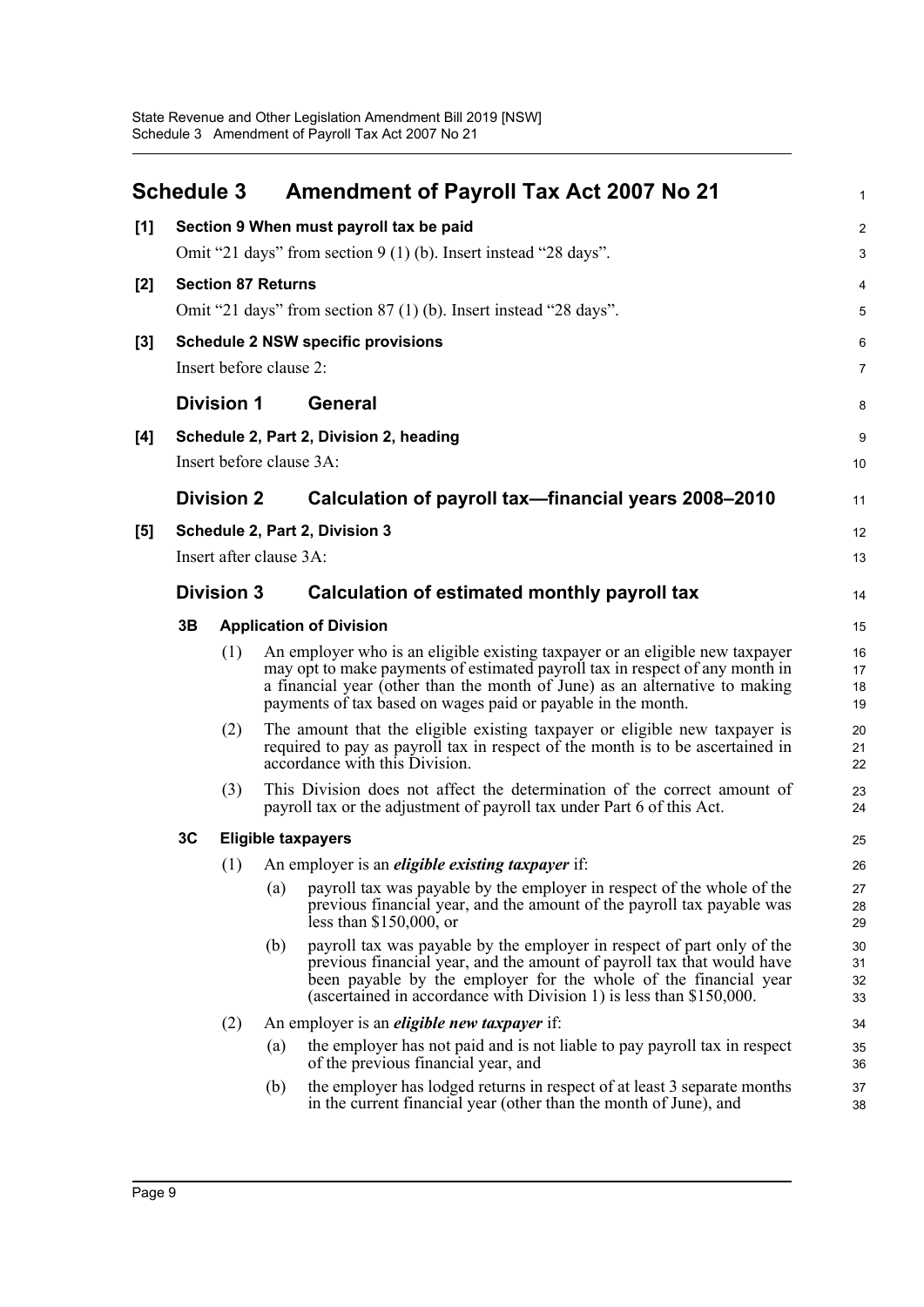(c) the amount of payroll tax that would be payable by the employer for the whole of the financial year (ascertained in accordance with Division 1) is less than \$150,000.

34 35 36

#### **3D Calculation of estimated monthly payroll tax**

(1) The amount of payroll tax that an eligible existing taxpayer is required to pay in relation to a return of wages in respect of a month (other than the month of June) in a financial year is the amount of dollars calculated in accordance with the formula:

$$
ME (existing) = \frac{T \times (1 + R)}{D} \times \frac{365}{12}
$$

where:

*ME (existing)* is the amount of tax required to be paid by the eligible existing taxpayer.

*T* is the total amount of payroll tax paid or payable by the eligible existing taxpayer in respect of the previous financial year.

*R* is 0.03 or any other amount determined in respect of the financial year by the Chief Commissioner by notice published in the Gazette before 21 May in the preceding financial year.

*D* is the total number of days to which the returns lodged by the eligible existing taxpayer in the previous financial year relate.

(2) The amount of payroll tax that an eligible new taxpayer is required to pay in relation to a return of wages in respect of a month (other than the month of June) in a financial year is the amount of dollars calculated in accordance with the formula:

$$
ME (new) = \frac{T}{D} \times \frac{365}{12}
$$

where:

*ME (new)* is the amount of tax required to be paid by the eligible new taxpayer.

*T* is the total amount of payroll tax paid or payable by the eligible new taxpayer in respect of the periods to which the returns lodged by the eligible new taxpayer in the current financial year relate.

*D* is the total number of days to which the returns lodged by the eligible new taxpayer in the current financial year (inclusive of the first 3 returns, and any subsequent returns, lodged by the eligible new taxpayer in that year) relate.

#### **[6] Schedule 3 Savings, transitional and other provisions**

Insert at the end of the Schedule, with appropriate Part and clause numbering:

## **Part Provisions consequent on enactment of State Revenue and Other Legislation Amendment Act 2019**

#### **Definition** In this Part: *amending Act* means the *State Revenue and Other Legislation Amendment Act 2019*.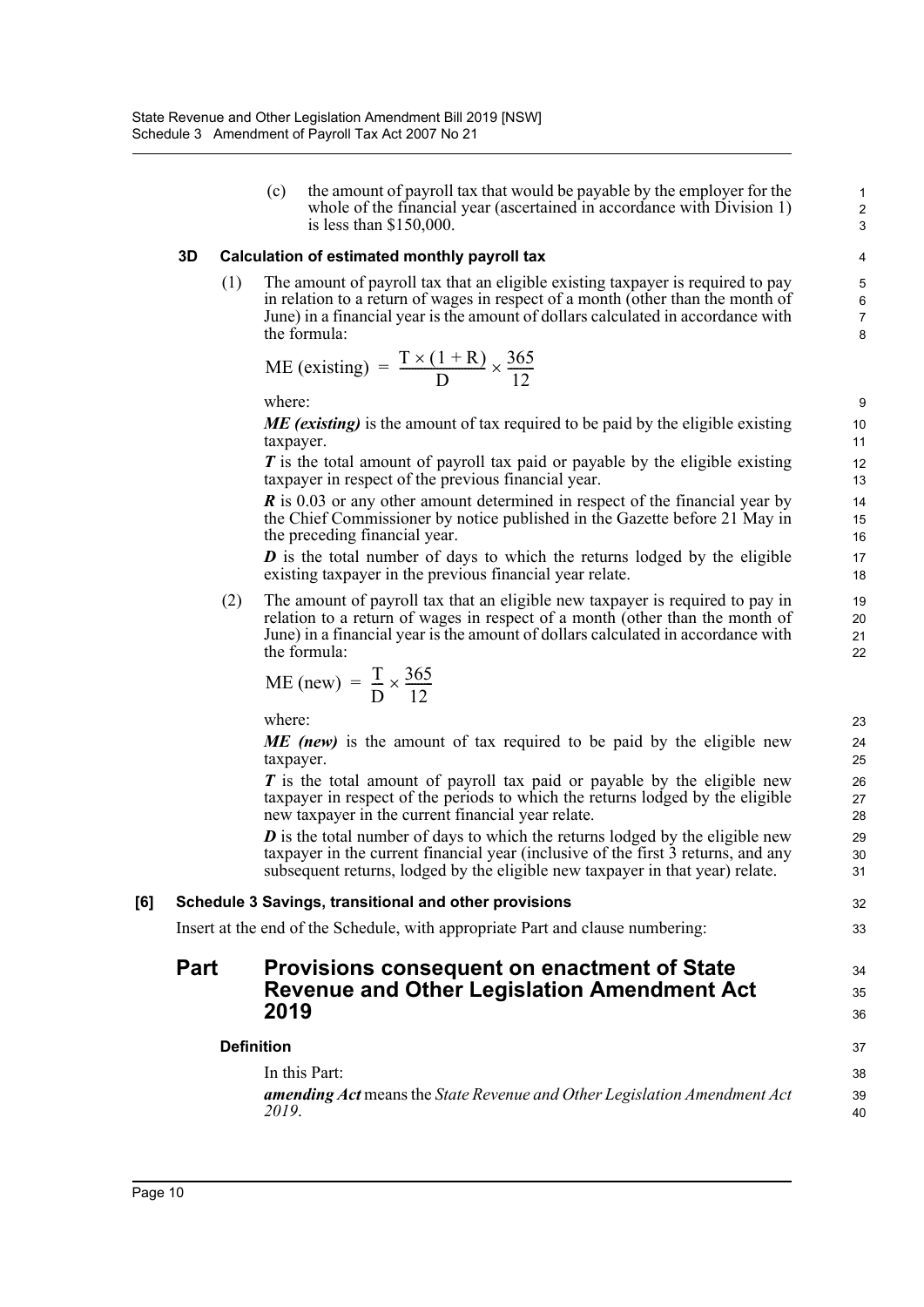#### **Extension of time for paying tax and lodging returns**

- (1) The amendment made to section 9 by the amending Act has effect in respect of wages paid or payable in the month of June 2019, or in the month of June in any subsequent year.
- (2) The amendment made to section 87 by the amending Act has effect in respect of:
	- (a) a return relating to the month of June 2019, or to the month of June in any subsequent year, and
	- (b) the adjustment of payroll tax paid or payable during the financial year ending on the close of the month of June 2019 or paid or payable during any subsequent financial year ending on the close of the month of June in that year.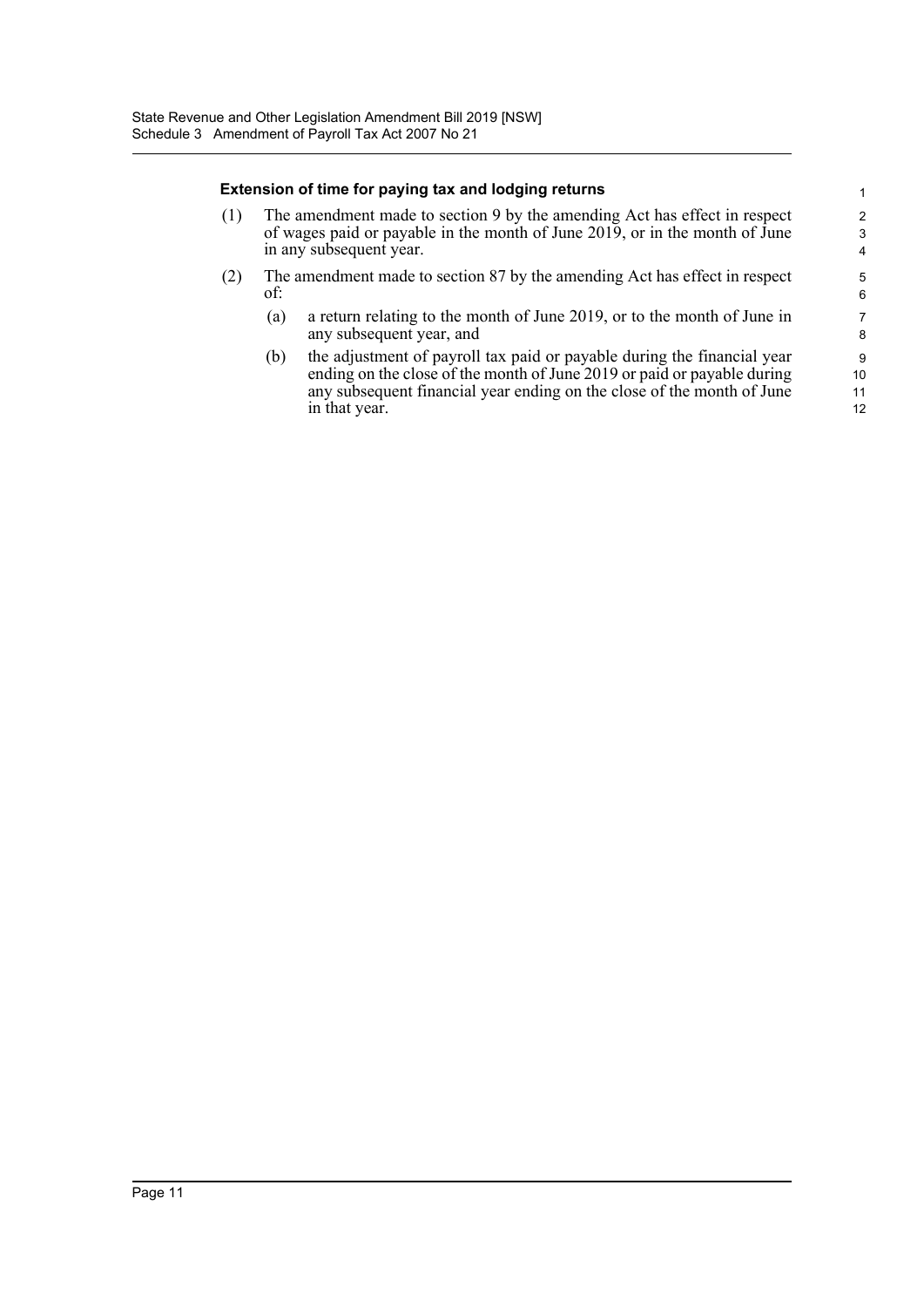<span id="page-16-0"></span>

|       | <b>Schedule 4</b>                               | Amendments relating to extended leave                                                                                                                                                                                                                                                                                                                                                                        | $\mathbf{1}$                     |  |  |
|-------|-------------------------------------------------|--------------------------------------------------------------------------------------------------------------------------------------------------------------------------------------------------------------------------------------------------------------------------------------------------------------------------------------------------------------------------------------------------------------|----------------------------------|--|--|
| 4.1   |                                                 | <b>Government Sector Employment Regulation 2014</b>                                                                                                                                                                                                                                                                                                                                                          | 2                                |  |  |
| [1]   |                                                 | <b>Schedule 1 Public Service extended leave entitlements</b>                                                                                                                                                                                                                                                                                                                                                 | $\ensuremath{\mathsf{3}}$        |  |  |
|       | clause $2(2)$ .                                 | Insert "whose service commenced before 1 July 2019" after "Public Service employee" in                                                                                                                                                                                                                                                                                                                       | 4<br>5                           |  |  |
| $[2]$ |                                                 | Schedule 1, clause 2 (2A)                                                                                                                                                                                                                                                                                                                                                                                    | 6                                |  |  |
|       | Insert after clause $2(2)$ :                    |                                                                                                                                                                                                                                                                                                                                                                                                              | 7                                |  |  |
|       | (2A)                                            | After service for more than 10 years, a Public Service employee whose service<br>commenced on or after 1 July 2019 is entitled to extended leave under<br>subclause (1) in respect of the first 10 years and additional extended leave,<br>proportionate to his or her length of service, calculated at the rate of:                                                                                         | 8<br>9<br>10<br>11               |  |  |
|       |                                                 | 3 months on full pay, or<br>(a)                                                                                                                                                                                                                                                                                                                                                                              | 12                               |  |  |
|       |                                                 | 6 months on half pay, or<br>(b)                                                                                                                                                                                                                                                                                                                                                                              | 13                               |  |  |
|       |                                                 | 1.5 months on double pay,<br>(c)                                                                                                                                                                                                                                                                                                                                                                             | 14                               |  |  |
|       |                                                 | for each 10 years served after the first 10 years.                                                                                                                                                                                                                                                                                                                                                           | 15                               |  |  |
| [3]   |                                                 | Schedule 2 Government sector employees extended leave entitlements-<br>recognition of prior government service                                                                                                                                                                                                                                                                                               | 16<br>17                         |  |  |
|       |                                                 | Insert "(including determining the commencement of the government sector employee's<br>service)" after "entitlement" in clause 6 (1).                                                                                                                                                                                                                                                                        | 18<br>19                         |  |  |
| 4.2   | <b>Regulation 2014</b>                          | <b>Industrial Relations (Public Sector Conditions of Employment)</b>                                                                                                                                                                                                                                                                                                                                         | 20<br>21                         |  |  |
|       |                                                 | <b>Clause 6 Other policies</b>                                                                                                                                                                                                                                                                                                                                                                               | 22                               |  |  |
|       |                                                 | Insert after clause $6(1)(f)$ :                                                                                                                                                                                                                                                                                                                                                                              | 23                               |  |  |
|       |                                                 | Long service or extended leave entitlements for public sector<br>(g)<br>employees that exceed the minimum leave entitlements prescribed<br>under the Government Sector Employment Act 2013 are not to be<br>incorporated into industrial instruments.                                                                                                                                                        | 24<br>25<br>26<br>27             |  |  |
| 4.3   |                                                 | <b>Police Regulation 2015</b>                                                                                                                                                                                                                                                                                                                                                                                | 28                               |  |  |
|       | <b>Clause 101 Entitlement to extended leave</b> |                                                                                                                                                                                                                                                                                                                                                                                                              |                                  |  |  |
|       |                                                 | Omit clause 101 (1) (b). Insert instead:                                                                                                                                                                                                                                                                                                                                                                     | 30                               |  |  |
|       |                                                 | after service for more than 10 years, to leave as provided by paragraph<br>(b)<br>(a) and, in addition, an amount of leave proportionate to the member's<br>length of service after 10 years, calculated as follows:<br>for a member whose service commenced before 1 July 2019—on<br>(i)<br>the basis of 5 months on full pay, or 10 months on half pay, for<br>10 years served after service for 10 years, | 31<br>32<br>33<br>34<br>35<br>36 |  |  |
|       |                                                 | for a member whose service commenced on or after 1 July<br>(ii)<br>2019 – on the basis of 3 months on full pay, or 6 months on half<br>pay, for 10 years served after service for 10 years.                                                                                                                                                                                                                  | 37<br>38<br>39                   |  |  |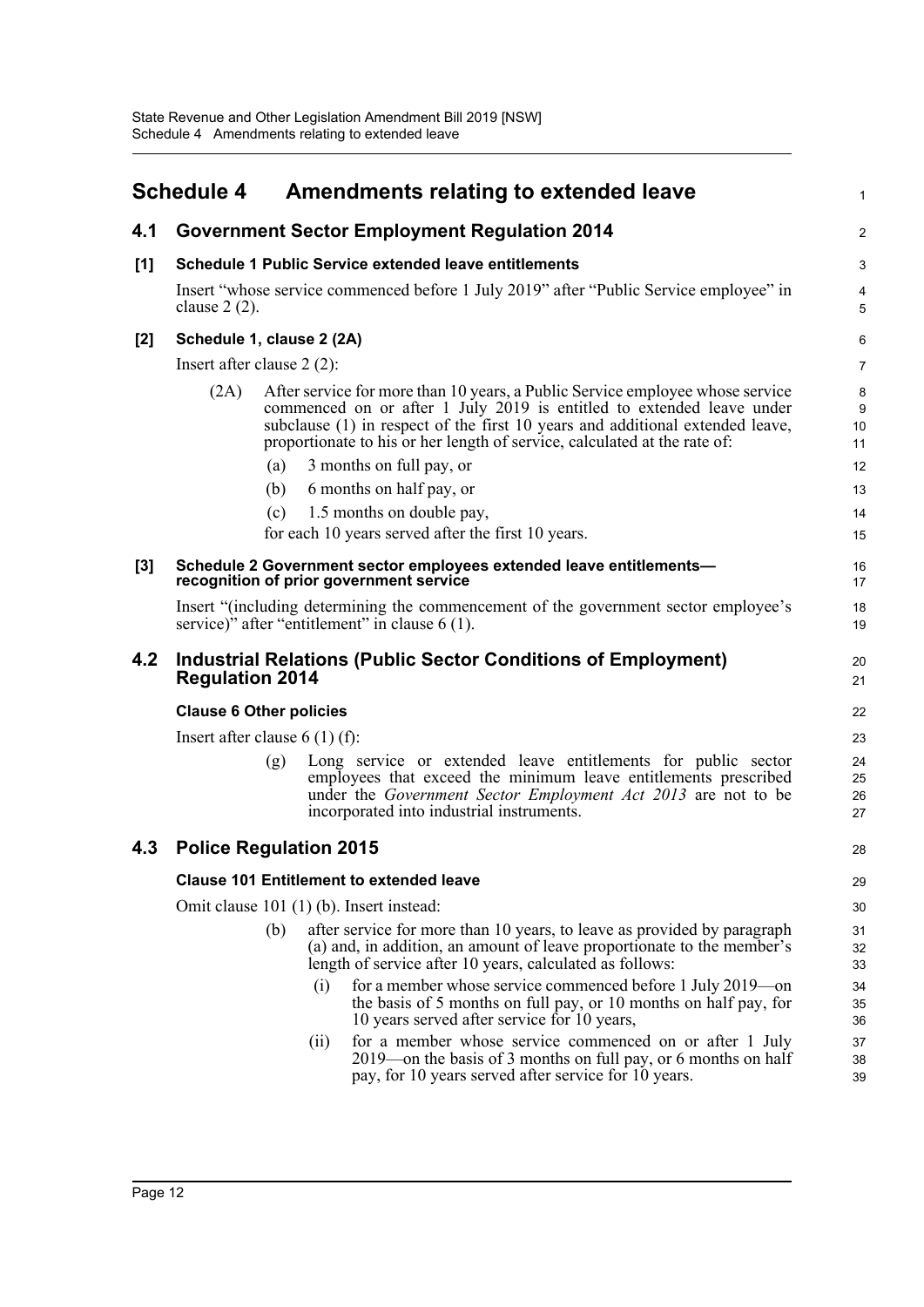## **4.4 Teaching Service Act 1980 No 23**

#### **Section 79 Leave of absence after years of service**

Omit section 79 (1) (b). Insert instead:

- (b) after service for more than 10 years, to leave as provided by paragraph (a) and, in addition, an amount of leave proportionate to the officer's length of service after 10 years, calculated as follows:
	- (i) for an officer whose service commenced before 1 July 2019—on the basis of 5 months on full pay, or 10 months on half pay, for 10 years served after service for 10 years,

1

13

(ii) for an officer whose service commenced on or after 1 July 2019—on the basis of 3 months on full pay, or 6 months on half pay, for 10 years served after service for 10 years.

#### **4.5 Transport Administration Act 1988 No 109**

#### **Schedule 5 Extended leave for certain staff**

Omit clause 3 (1) (b). Insert instead:

- (b) after service for more than 10 years, to leave as provided by paragraph (a) and, in addition, an amount of leave proportionate to the officer's length of service after 10 years, calculated as follows:
	- (i) for an officer whose service commenced before 1 July 2019—on the basis of 5 months on full pay, or 10 months on half pay, for 10 years served after service for 10 years,
	- (ii) for an officer whose service commenced on or after 1 July 2019—on the basis of 3 months on full pay, or 6 months on half pay, for 10 years served after service for 10 years.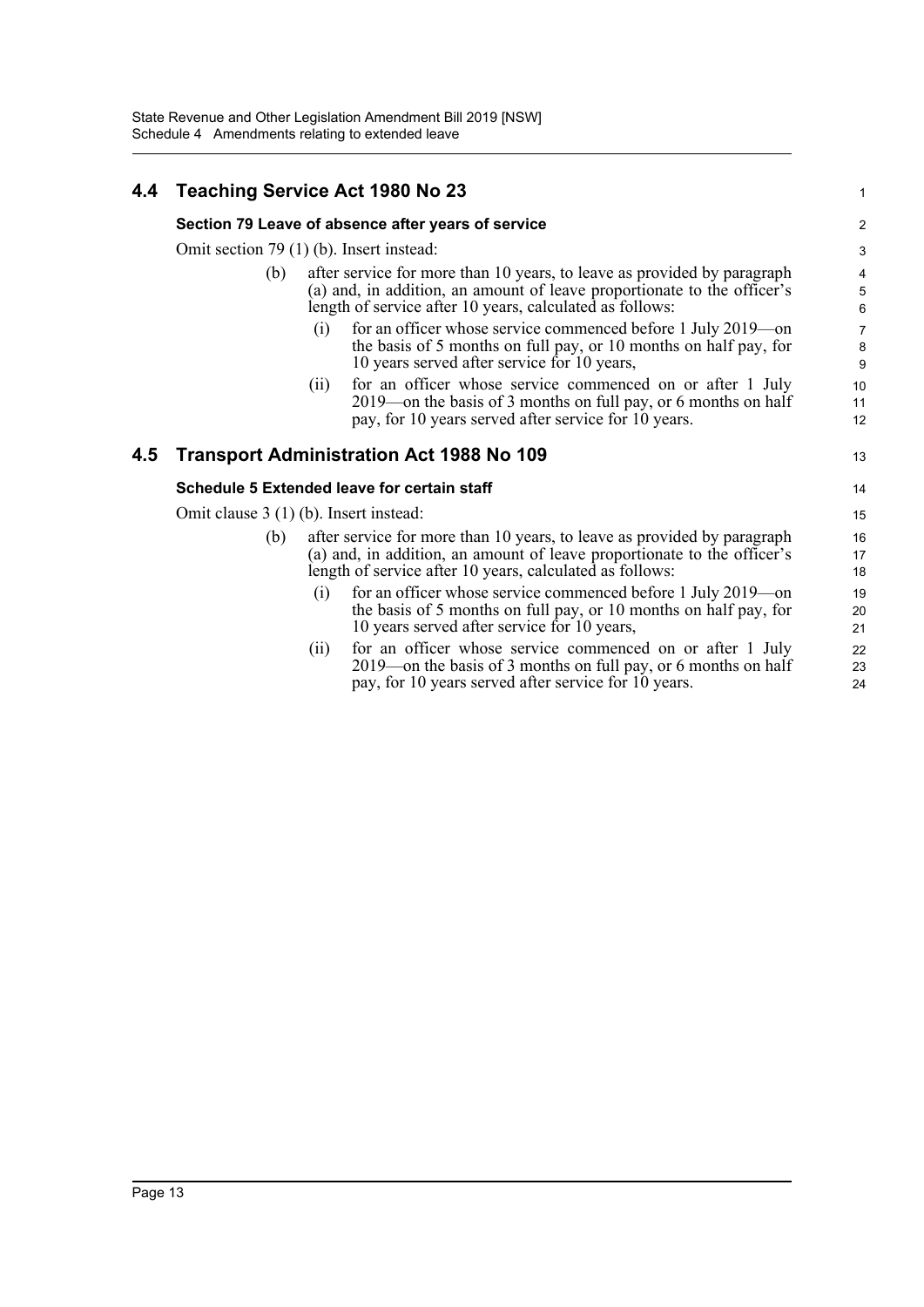<span id="page-18-0"></span>

|       | <b>Schedule 5</b><br>Amendments relating to dissolution of Roads and<br><b>Maritime Services</b>                                                                                                                                                                   | $\mathbf{1}$<br>2 |
|-------|--------------------------------------------------------------------------------------------------------------------------------------------------------------------------------------------------------------------------------------------------------------------|-------------------|
| 5.1   | <b>Transport Administration Act 1988 No 109</b>                                                                                                                                                                                                                    | 3                 |
| [1]   | <b>Section 3 Definitions</b>                                                                                                                                                                                                                                       | 4                 |
|       | Omit "RMS," from the definition of <i>public transport agency</i> in section 3 (1).                                                                                                                                                                                | 5                 |
| $[2]$ | Section 3 (1)                                                                                                                                                                                                                                                      | 6                 |
|       | Omit the definition of <b>Roads and Maritime Services</b> (or <b>RMS</b> ).                                                                                                                                                                                        | $\overline{7}$    |
| $[3]$ | Section 3B Ministerial responsibility and delegation                                                                                                                                                                                                               | 8                 |
|       | Omit section $3B(1)$ (b).                                                                                                                                                                                                                                          | 9                 |
| [4]   | Section 3G Directions by TfNSW to public transport agencies                                                                                                                                                                                                        | 10                |
|       | Omit section $3G(1)$ (b).                                                                                                                                                                                                                                          | 11                |
| [5]   | Section 3H Review by relevant safety regulator of directions relating to transport<br>safety matters                                                                                                                                                               | 12<br>13          |
|       | Omit "Roads and Maritime Services" wherever occurring in the definition of relevant<br>safety regulator in section 3H (1).                                                                                                                                         | 14<br>15          |
|       | Insert instead "the Chief Investigator, or other independent professional person, approved<br>by the Minister as the relevant safety regulator for the purposes of this section".                                                                                  | 16<br>17          |
| [6]   | Sections 38N (2), 105, 106 (1), 106A (1), (3) and (4) (definition of "eligible motor<br>vehicle") and $119$ (1A) and clause 13C (1) (a) and (4) of Schedule 6A                                                                                                     | 18<br>19          |
|       | Omit "RMS" wherever occurring. Insert instead "TfNSW".                                                                                                                                                                                                             | 20                |
| [7]   | <b>Part 6 Roads and Maritime Services</b>                                                                                                                                                                                                                          | 21                |
|       | Omit "RMS" and "RMS's" wherever occurring (other than in Division 1A).                                                                                                                                                                                             | 22                |
|       | Insert instead "TfNSW" and "TfNSW's", respectively.                                                                                                                                                                                                                | 23                |
| [8]   | Part 6, Division 1A                                                                                                                                                                                                                                                | 24                |
|       | Omit the Division.                                                                                                                                                                                                                                                 | 25                |
| [9]   | <b>Section 50 Delegation</b>                                                                                                                                                                                                                                       | 26                |
|       | Omit the section.                                                                                                                                                                                                                                                  | 27                |
| [10]  | Part 6                                                                                                                                                                                                                                                             | 28                |
|       | Convert Part 6 (other than Division 1A and section 50) to Part 2A of Schedule 1 (with the<br>following headings); rename sections in the Part as clauses and renumber them<br>commencing with clause 8A; and rename and renumber any cross-references accordingly: | 29<br>30<br>31    |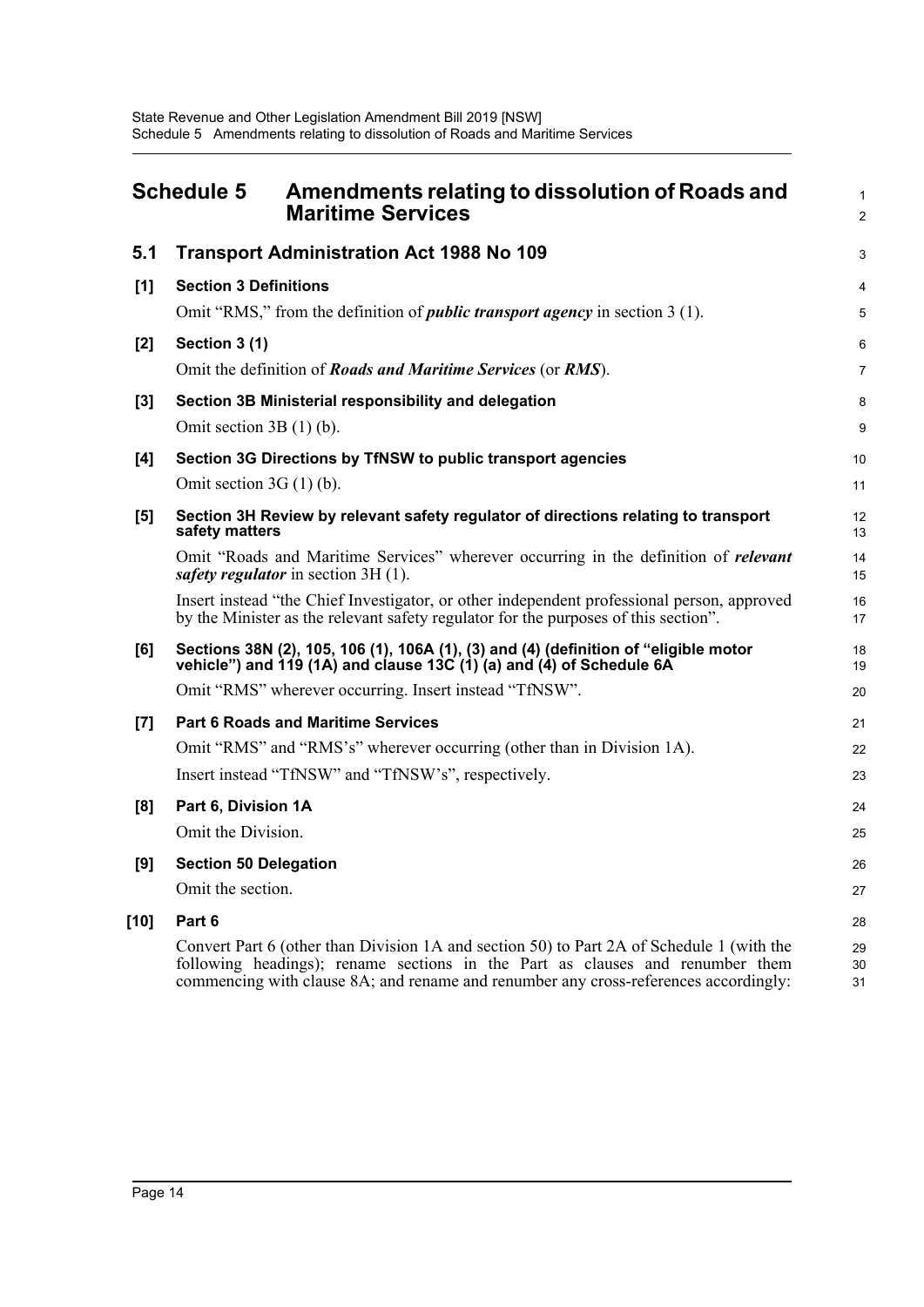|        |                                   | <b>Part 2A Roads and maritime functions</b>                                                                                | 1              |
|--------|-----------------------------------|----------------------------------------------------------------------------------------------------------------------------|----------------|
|        | <b>Division 1</b>                 | Interpretation                                                                                                             | $\overline{2}$ |
|        | <b>Division 2</b>                 | <b>Roads and maritime functions</b>                                                                                        | 3              |
|        | <b>Division 3</b>                 | Directions and recommendations to public authorities                                                                       | 4              |
| $[11]$ |                                   | Section 55A Definition of "transport authority"                                                                            | 5              |
|        | Omit section 55A (c).             |                                                                                                                            | 6              |
| $[12]$ | <b>Section 65 Definitions</b>     |                                                                                                                            | 7              |
|        |                                   | Omit paragraph (c) of the definition of <i>transport authority</i> .                                                       | 8              |
| $[13]$ |                                   | Section 68C Employment in the Transport Service                                                                            | 9              |
|        | Omit section $68C(1)$ (c).        |                                                                                                                            | 10             |
| $[14]$ | Section 68C (1), note             |                                                                                                                            | 11             |
|        |                                   | Omit "TfNSW, the State Transit Authority and RMS".                                                                         | 12             |
|        |                                   | Insert instead "TfNSW and the State Transit Authority".                                                                    | 13             |
| $[15]$ |                                   | Section 68Q Miscellaneous provisions relating to the Transport Service                                                     | 14             |
|        |                                   | Omit "RMS," wherever occurring in section $68Q(5)$ and $(6)$ .                                                             | 15             |
| $[16]$ | Section 68Q (10) (c)              |                                                                                                                            | 16             |
|        | Omit the paragraph.               |                                                                                                                            | 17             |
| $[17]$ | Part 8, Division 2A               |                                                                                                                            | 18             |
|        | Omit the Division.                |                                                                                                                            | 19             |
| $[18]$ | Part 8, Division 3, heading       |                                                                                                                            | 20             |
|        |                                   | Omit "Roads and Maritime Services". Insert instead "Transport for NSW".                                                    | 21             |
| $[19]$ | <b>Section 77</b>                 |                                                                                                                            | 22             |
|        |                                   | Omit the section. Instead instead:                                                                                         | 23             |
|        | <b>TfNSW Fund</b><br>77           |                                                                                                                            | 24             |
|        |                                   | There is established in the Special Deposits Account a fund called the<br>Transport for NSW Fund (the <b>TfNSW Fund</b> ). | 25<br>26       |
| $[20]$ |                                   | Sections 78-80C (other than section 78 (1) (a) (ii) and (iii))                                                             | 27             |
|        |                                   | Omit "RMS" wherever occurring. Insert instead "TfNSW".                                                                     | 28             |
| $[21]$ | Section 78 (1) (a) (ii) and (iii) |                                                                                                                            | 29             |
|        |                                   | Omit the subparagraphs. Insert instead:                                                                                    | 30             |
|        |                                   | appropriated by Parliament for the purposes of TfNSW,<br>(ii)                                                              | 31             |
| $[22]$ | <b>Section 81A Definition</b>     |                                                                                                                            | 32             |
|        |                                   | Omit paragraph (b) of the definition of <i>Authority</i> .                                                                 | 33             |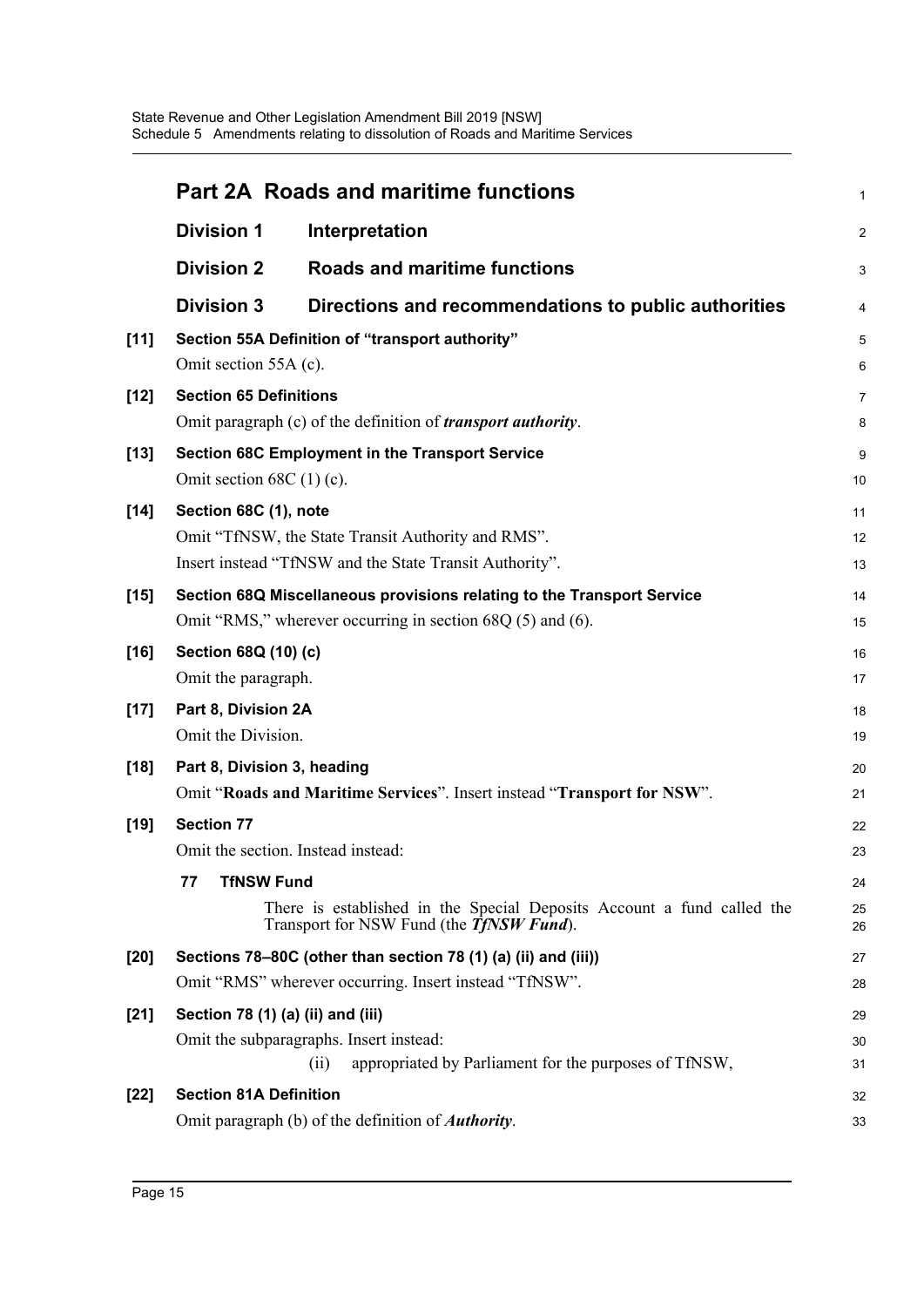| $[23]$ | Section 94 Transfers of assets, rights and liabilities                                                                                       | $\mathbf{1}$            |
|--------|----------------------------------------------------------------------------------------------------------------------------------------------|-------------------------|
|        | Omit "RMS," from section 94 (6).                                                                                                             | $\overline{2}$          |
| $[24]$ | Section 99B Closure of level-crossings, bridges and other structures                                                                         | 3                       |
|        | Omit "RMS" from section 99B (3) (b).                                                                                                         | $\overline{\mathbf{4}}$ |
|        | Insert instead "TfNSW (unless TfNSW is the rail infrastructure owner)".                                                                      | $\mathbf 5$             |
| $[25]$ | Part 9, Division 3, heading                                                                                                                  | 6                       |
|        | Omit "RMS". Insert instead "TfNSW".                                                                                                          | $\overline{7}$          |
| $[26]$ | Section 107 Definition of "transport authority"                                                                                              | 8                       |
|        | Omit section $107(1)(c)$ .                                                                                                                   | $\boldsymbol{9}$        |
| $[27]$ | <b>Section 109 Seals of Authorities</b>                                                                                                      | 10                      |
|        | Omit paragraph (b) of the definition of <b><i>Authority</i></b> in section 109 (2).                                                          | 11                      |
| $[28]$ | Section 112 Personal liability of certain persons                                                                                            | 12                      |
|        | Omit ", Sydney Metro and RMS" from paragraph (a) of the definition of <i>member of a</i><br><i>transport authority</i> in section $112(2)$ . | 13<br>14                |
|        | Insert instead "and Sydney Metro".                                                                                                           | 15                      |
| $[29]$ | <b>Schedule 1 Functions of Transport for NSW</b>                                                                                             | 16                      |
|        | Omit paragraph (d) of the definition of <i>transport authority</i> in clause 4A (4).                                                         | 17                      |
| $[30]$ | Schedule 1, clause 8A (as inserted and amended by this Subschedule)                                                                          | 18                      |
|        | Insert after clause $8A(2)$ (formerly section $45E(2)$ ):                                                                                    | 19                      |
|        | (3)<br>This Part does not limit the operation of the other provisions of this Schedule.                                                      | 20                      |
| $[31]$ | Schedule 1, clause 8H (as inserted and amended by this Subschedule)                                                                          | 21                      |
|        | Omit clause $8H(1)$ (b) and (c) (formerly section 53 (1) (b) and (c)).                                                                       | 22                      |
| $[32]$ | Schedule 1, clause 9A                                                                                                                        | 23                      |
|        | Insert after clause 9:                                                                                                                       | 24                      |
|        | 9Α<br>Power to appoint agents and act as agent                                                                                               | 25                      |
|        | TfNSW may appoint agents and act as agent for other persons.                                                                                 | 26                      |
| $[33]$ | <b>Schedule 2 Provisions relating to Chief Executives</b>                                                                                    | 27                      |
|        | Omit ", $47(2)$ " from the source reference.                                                                                                 | 28                      |
| $[34]$ | Schedule 2, clause 1                                                                                                                         | 29                      |
|        | Omit paragraph (b) of the definition of <b>Chief Executive</b> .                                                                             | 30                      |
| $[35]$ | Schedule 7 Savings, transitional and other provisions                                                                                        | 31                      |
|        | Insert at the end of the Schedule, with appropriate Part and clause numbering:                                                               | 32                      |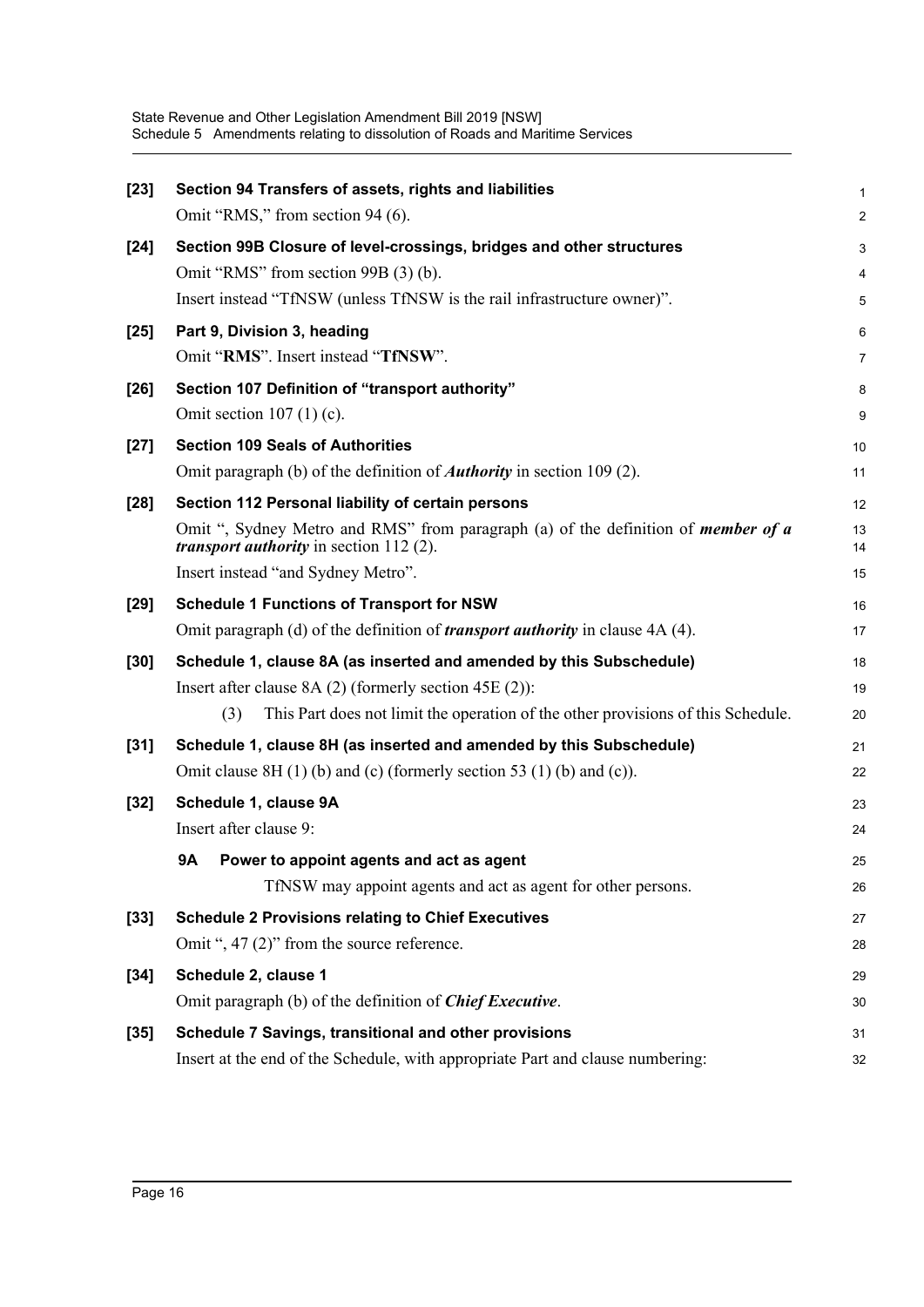| <b>Part</b> | Provisions consequent on dissolution of RMS |  |  |
|-------------|---------------------------------------------|--|--|
|-------------|---------------------------------------------|--|--|

**Dissolution of RMS**

- (1) Roads and Maritime Services (*RMS*) is dissolved.
- (2) The assets, rights and liabilities of RMS are, on its dissolution, transferred to Transport for NSW.

1

35

- (3) Schedule 4 applies to the transfer of the assets, rights and liabilities of RMS by the operation of this clause and so applies as if this clause were an order to which that Schedule applies when this clause takes effect.
- (4) Any act, matter or thing done or omitted to be done before the dissolution of RMS by, to or in respect of RMS is (to the extent that the act, matter or thing has any force or effect) taken to have been done or omitted by, to or in respect of Transport for NSW.
- (5) A reference in any Act (other than this Act), in any instrument made under any Act or in any document of any kind to RMS is to be construed as a reference to Transport for NSW.
- (6) A reference in any Act (other than this Act), in any instrument made under any Act or in any document of any kind to the Chief Executive of RMS is to be construed as a reference to the Transport Secretary.
- (7) Without limiting subclauses (2) and (3) and Schedule 4, any proceedings commenced by or on behalf of RMS but not completed before its dissolution are taken to have been commenced by or on behalf of TfNSW.
- (8) For the purposes of subclause (7), *proceedings* includes any prosecution, investigation or other enforcement action.

#### **Amalgamation of TfNSW Fund and RMS Fund**

- (1) The TfNSW Fund established under section 77 as substituted by the *State Revenue and Other Legislation Amendment Act 2019* is an amalgamation of and continuation of the following funds:
	- (a) the TfNSW Fund established under section 76A as in force immediately before its repeal by that Act,
	- (b) the RMS Fund established under section 77 as in force immediately before its substitution by that Act.
- (2) A reference in any Act (other than this Act), in any instrument made under any Act or in any document of any kind to the RMS Fund (or the Roads and Maritime Services Fund) is to be construed as a reference to the TfNSW Fund.

#### **5.2 Transport Administration (General) Regulation 2018**

Omit "section 45E (1) of the Act". Insert instead "clause 8A of Schedule 1 to the Act".

**[2] Clause 20 Further additional classes of persons to whom TfNSW may delegate functions**

| Omit "section 50 (3) (d) of the Act" from clause 20 (1).                              |  |
|---------------------------------------------------------------------------------------|--|
| Insert instead "the definition of <i>authorised person</i> in section 3I of the Act". |  |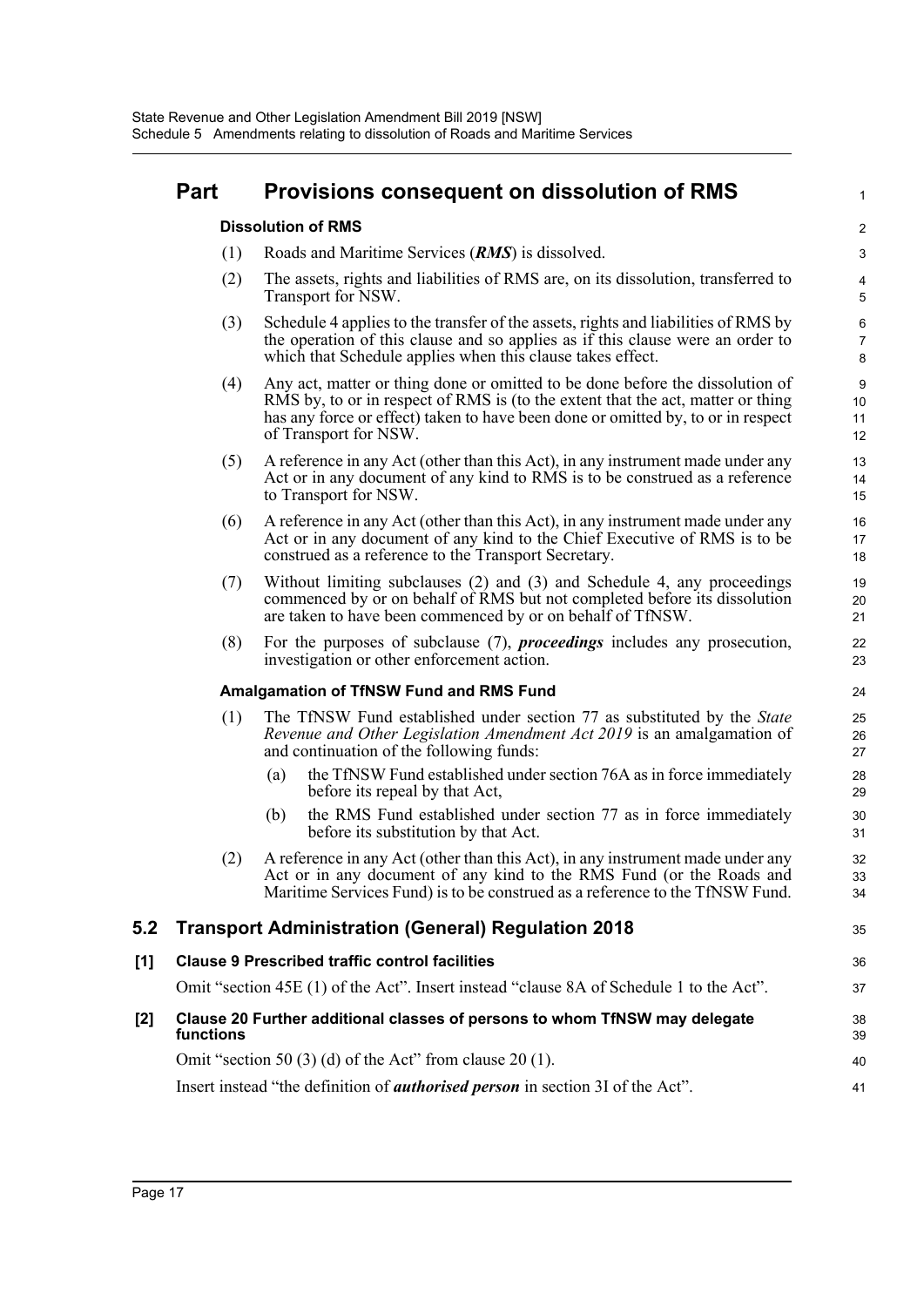State Revenue and Other Legislation Amendment Bill 2019 [NSW] Schedule 5 Amendments relating to dissolution of Roads and Maritime Services

| 5.3   | <b>Marine Pollution Regulation 2014</b>                                                    |  | 1              |  |
|-------|--------------------------------------------------------------------------------------------|--|----------------|--|
|       | <b>Clause 58 Prescribed officers</b>                                                       |  | $\overline{2}$ |  |
|       | Omit clause 58 (c). Insert instead:                                                        |  |                |  |
|       | the following members of the Transport Service responsible for<br>(c)<br>maritime matters: |  | 4<br>5         |  |
|       | Executive Director Maritime,<br>(i)                                                        |  | 6              |  |
|       | General Manager, Operations and Compliance,<br>(i)                                         |  | $\overline{7}$ |  |
|       | Principal Manager, Sydney,<br>(iii)                                                        |  | 8              |  |
|       | Principal Manager, North,<br>(iv)                                                          |  | 9              |  |
|       | Principal Manager, South,<br>(v)                                                           |  | 10             |  |
|       | each Manager Operations,<br>(vi)                                                           |  | 11             |  |
|       | each Boating Safety Officer,<br>(vii)                                                      |  | 12             |  |
|       | each Senior Boating Safety Officer,<br>(viii)                                              |  | 13             |  |
| 5.4   | <b>Roads Act 1993 No 33</b>                                                                |  | 14             |  |
| [1]   | Section 144B Roads authority not to obstruct light rail system                             |  | 15             |  |
|       | Omit section $144B(2)$ (a).                                                                |  | 16             |  |
| $[2]$ | Section 144C Consent for works and other action relating to light rail system              |  | 17             |  |
|       | Omit section $144C(3)$ .                                                                   |  | 18             |  |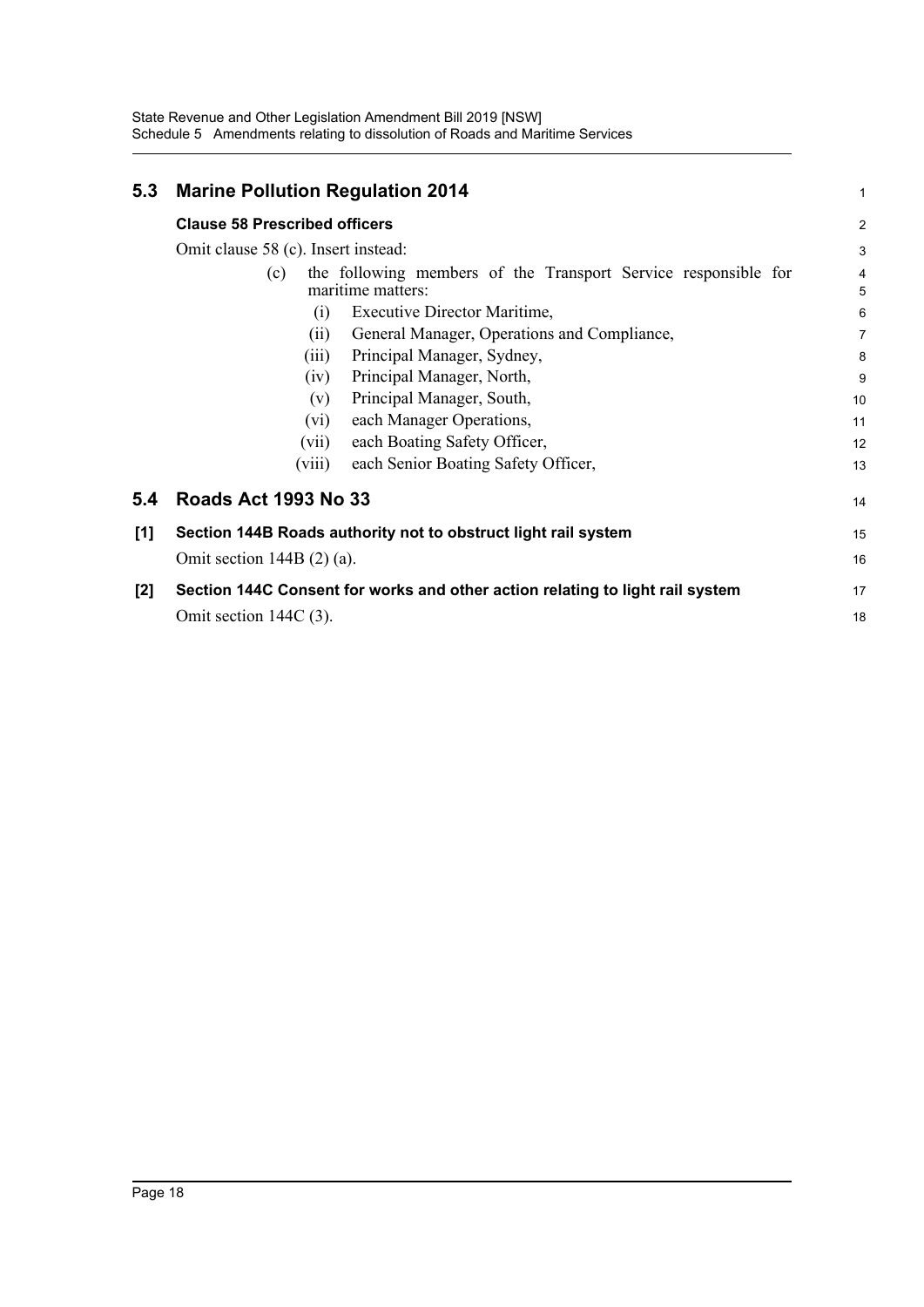<span id="page-23-0"></span>

|        | <b>Schedule 6</b><br><b>Amendment of Barangaroo Delivery Authority</b><br><b>Act 2009 No 2</b>                                     | 1<br>$\overline{2}$ |
|--------|------------------------------------------------------------------------------------------------------------------------------------|---------------------|
| [1]    | Whole Act (except where otherwise amended by this Schedule)                                                                        | 3                   |
|        | Omit "The Authority" and "the Authority" wherever occurring.                                                                       | 4                   |
|        | Insert instead "Infrastructure NSW".                                                                                               | 5                   |
| [2]    | Long title                                                                                                                         | 6                   |
|        | Omit "to constitute the Barangaroo Delivery Authority; to specify its functions; and to<br>provide for other matters related".     | $\overline{7}$<br>8 |
|        | Insert instead "relating".                                                                                                         | 9                   |
| [3]    | <b>Section 1 Name of Act</b>                                                                                                       | 10                  |
|        | Omit "Delivery Authority".                                                                                                         | 11                  |
| [4]    | <b>Section 4 Definitions</b>                                                                                                       | 12                  |
|        | Omit the definitions of <i>Authority</i> , <i>Board</i> and <i>Chief Executive Officer</i> from section 4 (1).                     | 13                  |
| [5]    | Section 4 (1), definition of "Barangaroo"                                                                                          | 14                  |
|        | Omit the definition. Insert instead:                                                                                               | 15                  |
|        | <b>Barangaroo</b> means the land identified as the Barangaroo operational area on<br>the Barangaroo Operational Area Map.          | 16<br>17            |
| [6]    | Section 4 (1)                                                                                                                      | 18                  |
|        | Insert in alphabetical order:<br>Infrastructure NSW means Infrastructure NSW constituted under the<br>Infrastructure NSW Act 2011. | 19<br>20<br>21      |
| [7]    | Section 4 (1), definition of "public domain"                                                                                       | 22                  |
|        | Omit "the Authority" from paragraph (b).                                                                                           | 23                  |
|        | Insert instead "Infrastructure NSW under this Act".                                                                                | 24                  |
| [8]    | Part 2 Constitution and management of Authority                                                                                    | 25                  |
|        | Omit the Part.                                                                                                                     | 26                  |
| [9]    | Part 3, heading                                                                                                                    | 27                  |
|        | Omit "of Authority".                                                                                                               | 28                  |
| $[10]$ | Section 14 Principal functions of Infrastructure NSW under this Act                                                                | 29                  |
|        | Insert "under this Act" after "functions" wherever occurring.                                                                      | 30                  |
| $[11]$ | Sections 15, 23, 37, 40, 41, 46 and 47                                                                                             | 31                  |
|        | Omit the sections.                                                                                                                 | 32                  |
| $[12]$ | <b>Section 17 Land dealings</b>                                                                                                    | 33                  |
|        | Omit "the Authority" from section 17 (1) and (4) wherever occurring.                                                               | 34                  |
|        | Insert instead "Infrastructure NSW under this Act".                                                                                | 35                  |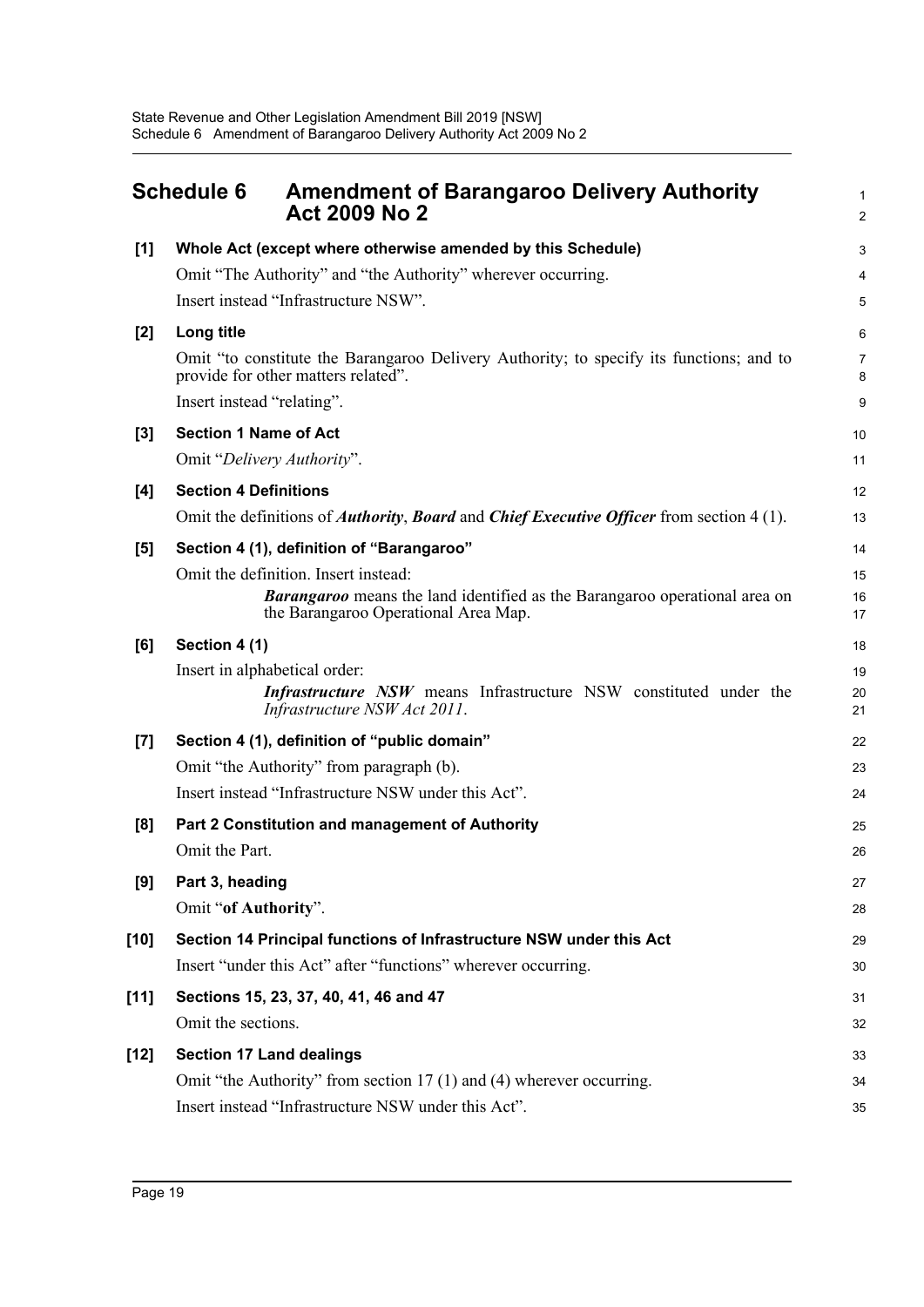| $[13]$ | <b>Section 17 (2)</b>                                                                                                                                                                                                                       | 1                    |
|--------|---------------------------------------------------------------------------------------------------------------------------------------------------------------------------------------------------------------------------------------------|----------------------|
|        | Omit "vested in the Authority" wherever occurring.                                                                                                                                                                                          | $\boldsymbol{2}$     |
|        | Insert instead "vested in Infrastructure NSW under this Act".                                                                                                                                                                               | 3                    |
| $[14]$ | Part 4, heading                                                                                                                                                                                                                             | 4                    |
|        | Omit "to Authority".                                                                                                                                                                                                                        | 5                    |
| $[15]$ | Part 4, Division 1                                                                                                                                                                                                                          | 6                    |
|        | Omit the Division.                                                                                                                                                                                                                          | 7                    |
| $[16]$ | Section 30, heading                                                                                                                                                                                                                         | 8                    |
|        | Omit "by Authority".                                                                                                                                                                                                                        | 9                    |
| $[17]$ | <b>Section 36 Barangaroo Fund</b>                                                                                                                                                                                                           | 10                   |
|        | Omit section $36(1)(a)$ . Insert instead:                                                                                                                                                                                                   | 11                   |
|        | all money advanced to Infrastructure NSW by the Treasurer for the<br>(a)<br>purposes of this Act or appropriated by Parliament for the purposes of<br>Infrastructure NSW in connection with exercising its functions under<br>this Act, and | 12<br>13<br>14<br>15 |
| $[18]$ | Section 36 (1) (e)                                                                                                                                                                                                                          | 16                   |
|        | Omit "the Authority". Insert instead "Infrastructure NSW for the purposes of this Act".                                                                                                                                                     | 17                   |
| $[19]$ | Section 36 (2) (a)                                                                                                                                                                                                                          | 18                   |
|        | Insert "under this Act" after "functions".                                                                                                                                                                                                  | 19                   |
| $[20]$ | Section 36 (2) (b)                                                                                                                                                                                                                          | 20                   |
|        | Insert "in Barangaroo" after "infrastructure".                                                                                                                                                                                              | 21                   |
| $[21]$ | <b>Section 36 (3)</b>                                                                                                                                                                                                                       | 22                   |
|        | Omit "the Authority". Insert instead "Infrastructure NSW under this Act".                                                                                                                                                                   | 23                   |
| $[22]$ | Sections 48 and 50 (2) (a), (d) and (f)                                                                                                                                                                                                     | 24                   |
|        | Omit "the Authority" wherever occurring.                                                                                                                                                                                                    | 25                   |
|        | Insert instead "Infrastructure NSW under this Act".                                                                                                                                                                                         | 26                   |
| $[23]$ | <b>Section 50 Regulations</b>                                                                                                                                                                                                               | 27                   |
|        | Omit section 50 $(2)$ $(c)$ .                                                                                                                                                                                                               | 28                   |
| $[24]$ | Section 50 (2) (h)                                                                                                                                                                                                                          | 29                   |
|        | Omit "the Authority". Insert instead "Infrastructure NSW for the purposes of this Act".                                                                                                                                                     | 30                   |
| $[25]$ | Schedule 1 Members and procedure of Board                                                                                                                                                                                                   | 31                   |
|        | Omit the Schedule.                                                                                                                                                                                                                          | 32                   |
| $[26]$ | <b>Schedule 2 Land transferred to Authority</b>                                                                                                                                                                                             | 33                   |
|        | Omit the Schedule.                                                                                                                                                                                                                          | 34                   |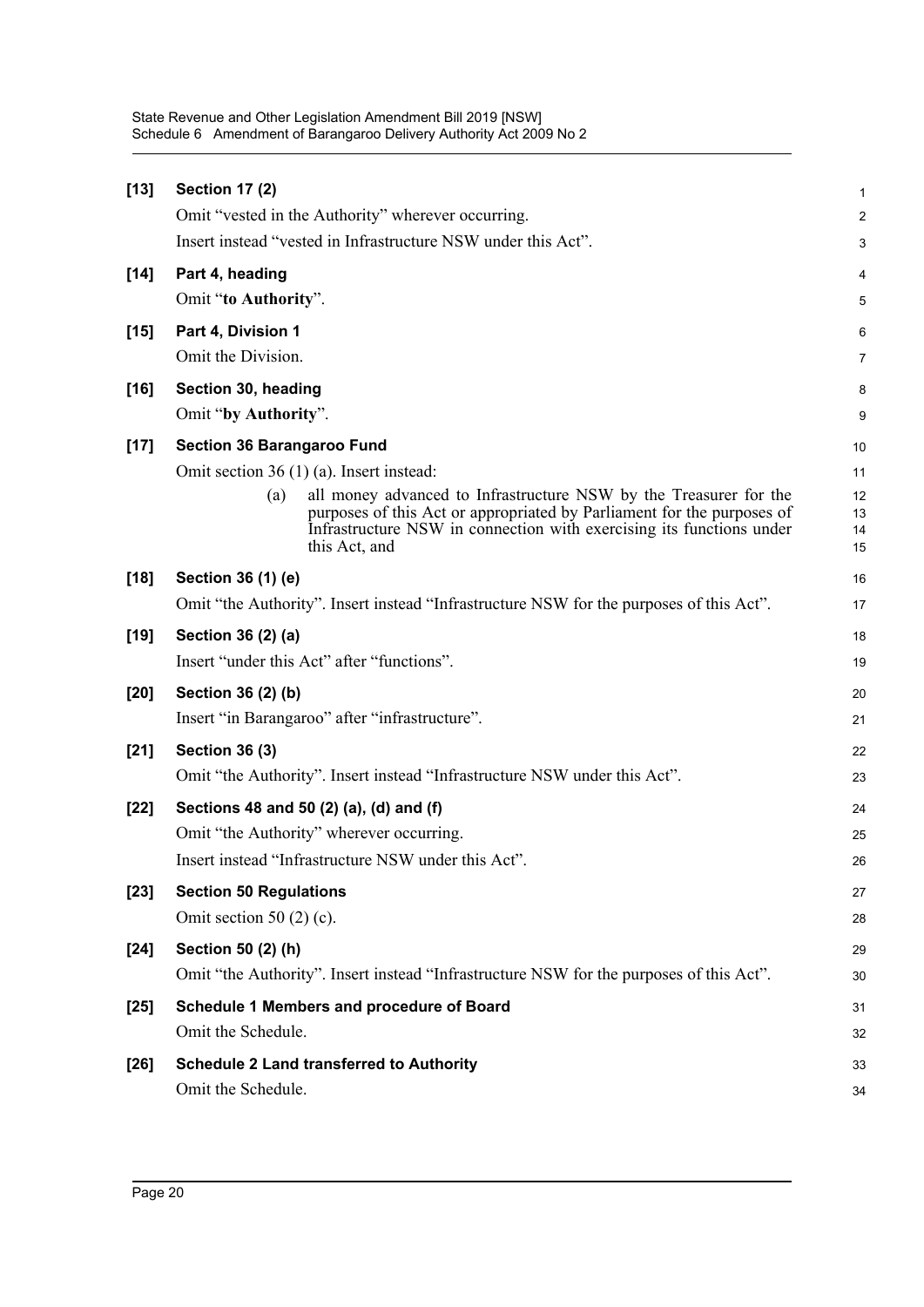| $[27]$ |        |                   | Schedule 3 Savings, transitional and other provisions                                                                                                                                                                                                                                           | $\mathbf{1}$                   |
|--------|--------|-------------------|-------------------------------------------------------------------------------------------------------------------------------------------------------------------------------------------------------------------------------------------------------------------------------------------------|--------------------------------|
|        |        |                   | Omit clause 1 (1). Insert instead:                                                                                                                                                                                                                                                              | $\overline{c}$                 |
|        |        | (1)               | The regulations may contain provisions of a savings or transitional nature<br>consequent on the enactment of this Act or any Act that amends this Act.                                                                                                                                          | $\ensuremath{\mathsf{3}}$<br>4 |
| $[28]$ |        | <b>Schedule 3</b> |                                                                                                                                                                                                                                                                                                 | $\mathbf 5$                    |
|        |        |                   | Insert after Part 2:                                                                                                                                                                                                                                                                            | 6                              |
|        | Part 3 |                   | Provisions consequent on enactment of State<br><b>Revenue and Other Legislation Amendment Act</b><br>2019                                                                                                                                                                                       | 7<br>8<br>9                    |
|        |        | <b>Division 1</b> | <b>Dissolution of Barangaroo Delivery Authority</b>                                                                                                                                                                                                                                             | 10                             |
|        | 3      |                   | <b>Definitions</b>                                                                                                                                                                                                                                                                              | 11                             |
|        |        |                   | In this Division:                                                                                                                                                                                                                                                                               | 12                             |
|        |        |                   | <b>assets</b> means any legal or equitable estate or interest (whether present or<br>future, whether vested or contingent and whether personal or assignable) in<br>real or personal property of any description (including money), and includes<br>securities, choses in action and documents. | 13<br>14<br>15<br>16           |
|        |        |                   | <i>liabilities</i> means any liabilities, debts or obligations (whether present or future,<br>whether vested or contingent and whether personal or assignable).                                                                                                                                 | 17<br>18                       |
|        |        |                   | rights means any rights, powers, privileges or immunities (whether present or<br>future, whether vested or contingent and whether personal or assignable).                                                                                                                                      | 19<br>20                       |
|        | 4      |                   | Dissolution of Barangaroo Delivery Authority and transfer of assets etc                                                                                                                                                                                                                         | 21                             |
|        |        | (1)               | The Barangaroo Delivery Authority is dissolved.                                                                                                                                                                                                                                                 | 22                             |
|        |        | (2)               | On its dissolution, the assets, rights and liabilities of the Barangaroo Delivery<br>Authority are transferred to Infrastructure NSW.                                                                                                                                                           | 23<br>24                       |
|        | 5      |                   | Subsequent transfer of specified assets, rights and liabilities                                                                                                                                                                                                                                 | 25                             |
|        |        | (1)               | The Minister may, by order in writing, transfer to a public sector agency any<br>assets, rights and liabilities transferred to Infrastructure NSW under clause 4<br>that are specified or referred to in the order.                                                                             | 26<br>27<br>28                 |
|        |        | (2)               | A transfer under this clause is subject to the terms and conditions of the order<br>giving rise to the transfer.                                                                                                                                                                                | 29<br>30                       |
|        |        | (3)               | The Minister may, by order in writing, specify the consideration on which a<br>transfer under this clause is made and the value or values at which the assets,<br>rights or liabilities are transferred.                                                                                        | 31<br>32<br>33                 |
|        |        | (4)               | No compensation is payable to any person or body in connection with a<br>transfer under this clause except to the extent (if any) to which the order giving<br>rise to the transfer so provides.                                                                                                | 34<br>35<br>36                 |
|        |        | (5)               | In this clause, <i>public sector agency</i> means any of the following:                                                                                                                                                                                                                         | 37                             |
|        |        |                   | the State (including the Crown in right of the State),<br>(a)                                                                                                                                                                                                                                   | 38                             |
|        |        |                   | a Minister,<br>(b)                                                                                                                                                                                                                                                                              | 39                             |
|        |        |                   | a State owned corporation within the meaning of the State Owned<br>(c)<br>Corporations Act 1989,                                                                                                                                                                                                | 40<br>41                       |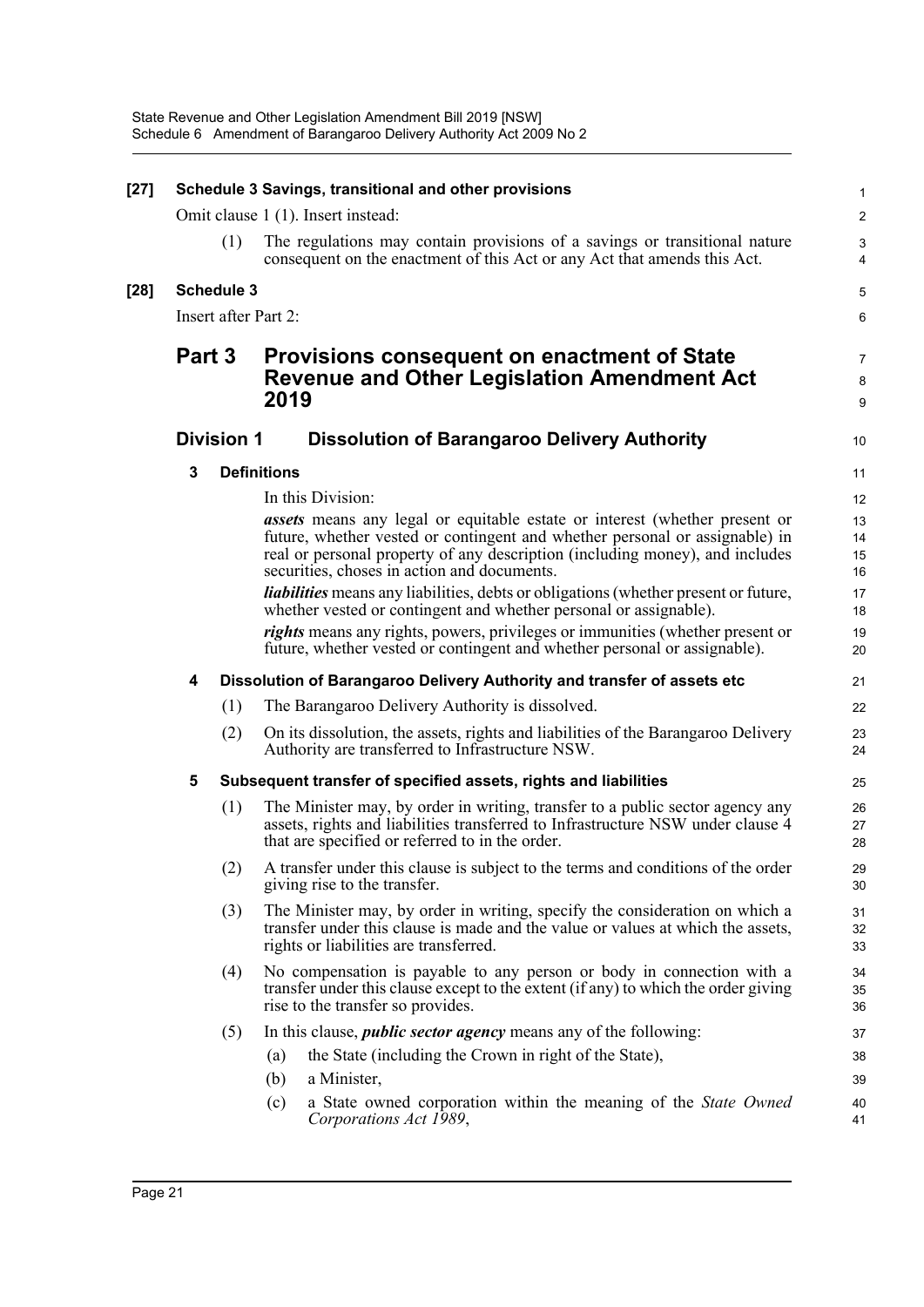|   |     | (d)               | a public authority of the State,                                                                                                                                                                                                                                                                                                                                        | $\mathbf{1}$               |
|---|-----|-------------------|-------------------------------------------------------------------------------------------------------------------------------------------------------------------------------------------------------------------------------------------------------------------------------------------------------------------------------------------------------------------------|----------------------------|
|   |     | (e)               | any other person acting on behalf of the State (or the Crown in right of<br>the State).                                                                                                                                                                                                                                                                                 | $\overline{c}$<br>3        |
| 6 |     |                   | Provisions relating to transfers of assets, rights and liabilities                                                                                                                                                                                                                                                                                                      | 4                          |
|   | (1) |                   | In this clause, the person or body from which any assets, rights or liabilities<br>are transferred is called the <i>transferor</i> and the person or body to which they<br>are transferred is the <i>transferee</i> .                                                                                                                                                   | 5<br>6<br>$\overline{7}$   |
|   | (2) |                   | When any assets, rights or liabilities are transferred by or under this Division,<br>the following provisions have effect:                                                                                                                                                                                                                                              | 8<br>9                     |
|   |     | (a)               | the assets of the transferor vest in the transferee by virtue of this clause<br>and without the need for any further conveyance, transfer, assignment<br>or assurance,                                                                                                                                                                                                  | 10<br>11<br>12             |
|   |     | (b)               | the rights or liabilities of the transferor become, by virtue of this clause,<br>the rights or liabilities of the transferee,                                                                                                                                                                                                                                           | 13<br>14                   |
|   |     | (c)               | all proceedings relating to the assets, rights or liabilities commenced<br>before the transfer by or against the transferor or a predecessor of the<br>transferor and pending immediately before the transfer are taken to be<br>proceedings pending by or against the transferee,                                                                                      | 15<br>16<br>17<br>18       |
|   |     | (d)               | any act, matter or thing done or omitted to be done in relation to the<br>assets, rights or liabilities before the transfer by, to or in respect of the<br>transferor or a predecessor of the transferor is (to the extent to which<br>that act, matter or thing has any force or effect) taken to have been done<br>or omitted by, to or in respect of the transferee, | 19<br>20<br>21<br>22<br>23 |
|   |     | (e)               | the transferee has all the entitlements and obligations of the transferor<br>in relation to those assets, rights and liabilities that the transferor would<br>have had but for the transfer, whether or not those entitlements and<br>obligations were actual or potential at the time of the transfer,                                                                 | 24<br>25<br>26<br>27       |
|   |     | (f)               | a reference in any Act, in any instrument made under any Act or in any<br>document of any kind to the transferor or a predecessor of the transferor<br>is (to the extent that it relates to those assets, rights or liabilities but<br>subject to the regulations), to be read as, or as including, a reference to<br>the transferee.                                   | 28<br>29<br>30<br>31<br>32 |
|   | (3) |                   | The operation of this clause is not to be regarded:                                                                                                                                                                                                                                                                                                                     | 33                         |
|   |     | $\left( a\right)$ | as a breach of contract or confidence or otherwise as a civil wrong, or                                                                                                                                                                                                                                                                                                 | 34                         |
|   |     |                   | (b) as a breach of any contractual provision prohibiting, restricting or<br>regulating the assignment or transfer of assets, rights or liabilities, or                                                                                                                                                                                                                  | 35<br>36                   |
|   |     | (c)               | as giving rise to any remedy by a party to an instrument, or as causing<br>or permitting the termination of any instrument, because of a change in<br>the beneficial or legal ownership of any asset, right or liability, or                                                                                                                                            | 37<br>38<br>39             |
|   |     | (d)               | as an event of default under any contract or other instrument.                                                                                                                                                                                                                                                                                                          | 40                         |
|   | (4) |                   | No attornment to the transferee by a lessee from the transferor is required.                                                                                                                                                                                                                                                                                            | 41                         |
|   | (5) |                   | Duty under the <i>Duties Act 1997</i> is not chargeable in respect of:                                                                                                                                                                                                                                                                                                  | 42                         |
|   |     | (a)               | a transfer by or under this Division, or                                                                                                                                                                                                                                                                                                                                | 43                         |
|   |     | (b)               | anything certified by the Treasurer as having been done in consequence<br>of a transfer by or under this Division (for example, the transfer or<br>conveyance of an interest in land).                                                                                                                                                                                  | 44<br>45<br>46             |
|   |     |                   |                                                                                                                                                                                                                                                                                                                                                                         |                            |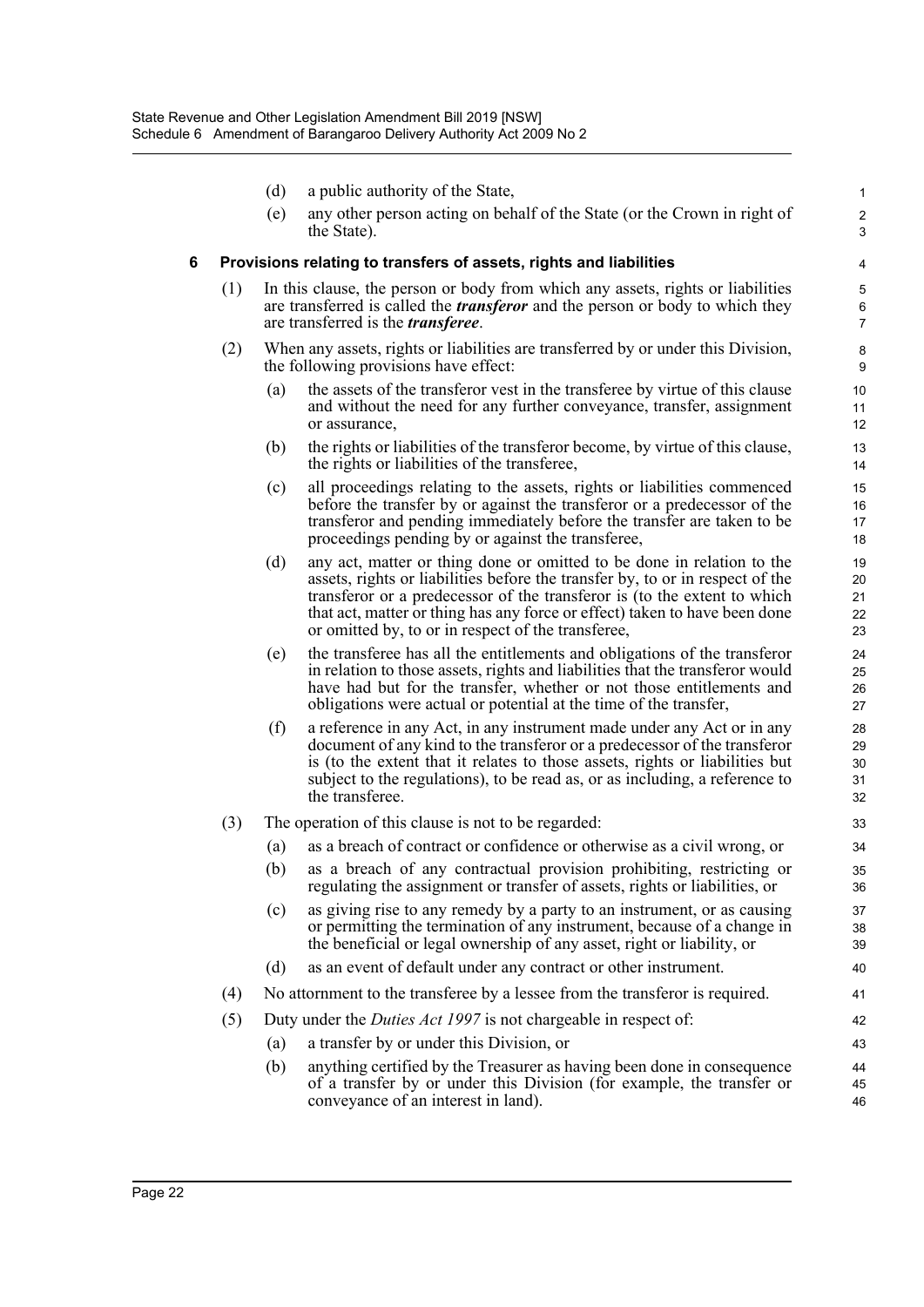|   | (6)               | The Minister may, by notice in writing, confirm a transfer by or under this<br>Division of particular assets, rights or liabilities. The notice is conclusive<br>evidence of that transfer.                                                                                                                                                   | $\mathbf{1}$<br>$\overline{2}$<br>3 |
|---|-------------------|-----------------------------------------------------------------------------------------------------------------------------------------------------------------------------------------------------------------------------------------------------------------------------------------------------------------------------------------------|-------------------------------------|
|   | (7)               | In this clause, <i>instrument</i> means an instrument (other than this Act) that<br>creates, modifies or extinguishes rights or liabilities (or would do so if lodged,<br>filed or registered in accordance with any law), and includes any judgment,<br>order or process of a court.                                                         | 4<br>5<br>6<br>$\overline{7}$       |
|   | <b>Division 2</b> | <b>Other provisions</b>                                                                                                                                                                                                                                                                                                                       | 8                                   |
| 7 |                   | <b>References to Barangaroo Delivery Authority</b>                                                                                                                                                                                                                                                                                            | 9                                   |
|   | (1)               | A reference in any Act (other than this Act), in any instrument made under any<br>Act or in any document of any kind to the Barangaroo Delivery Authority is<br>to be construed as a reference to Infrastructure NSW.                                                                                                                         | 10 <sup>1</sup><br>11<br>12         |
|   | (2)               | Any act, matter or thing done or omitted to be done before the dissolution of<br>the Barangaroo Delivery Authority by, to or in respect of the Barangaroo<br>Delivery Authority is (to the extent that the act, matter or thing has any force<br>or effect) taken to have been done or omitted by, to or in respect of<br>Infrastructure NSW. | 13<br>14<br>15<br>16<br>17          |
| 8 |                   | Abolition of Board of Barangaroo Delivery Authority                                                                                                                                                                                                                                                                                           | 18                                  |
|   | (1)               | The Board of the Barangaroo Delivery Authority is abolished.                                                                                                                                                                                                                                                                                  | 19                                  |
|   | (2)               | Each person holding office as a member of the Board of the Barangaroo<br>Delivery Authority ceases to hold office as a member of the Board on its<br>abolition and is not entitled to any remuneration or compensation for the loss<br>of that office.                                                                                        | 20<br>21<br>22<br>23                |
| 9 |                   | <b>Barangaroo Operational Area Map</b>                                                                                                                                                                                                                                                                                                        | 24                                  |
|   |                   | The name of the Barangaroo Delivery Authority Operational Area Map, as in<br>force immediately before the commencement of this clause, is taken to have<br>been changed to the Barangaroo Operational Area Map.                                                                                                                               | 25<br>26<br>27                      |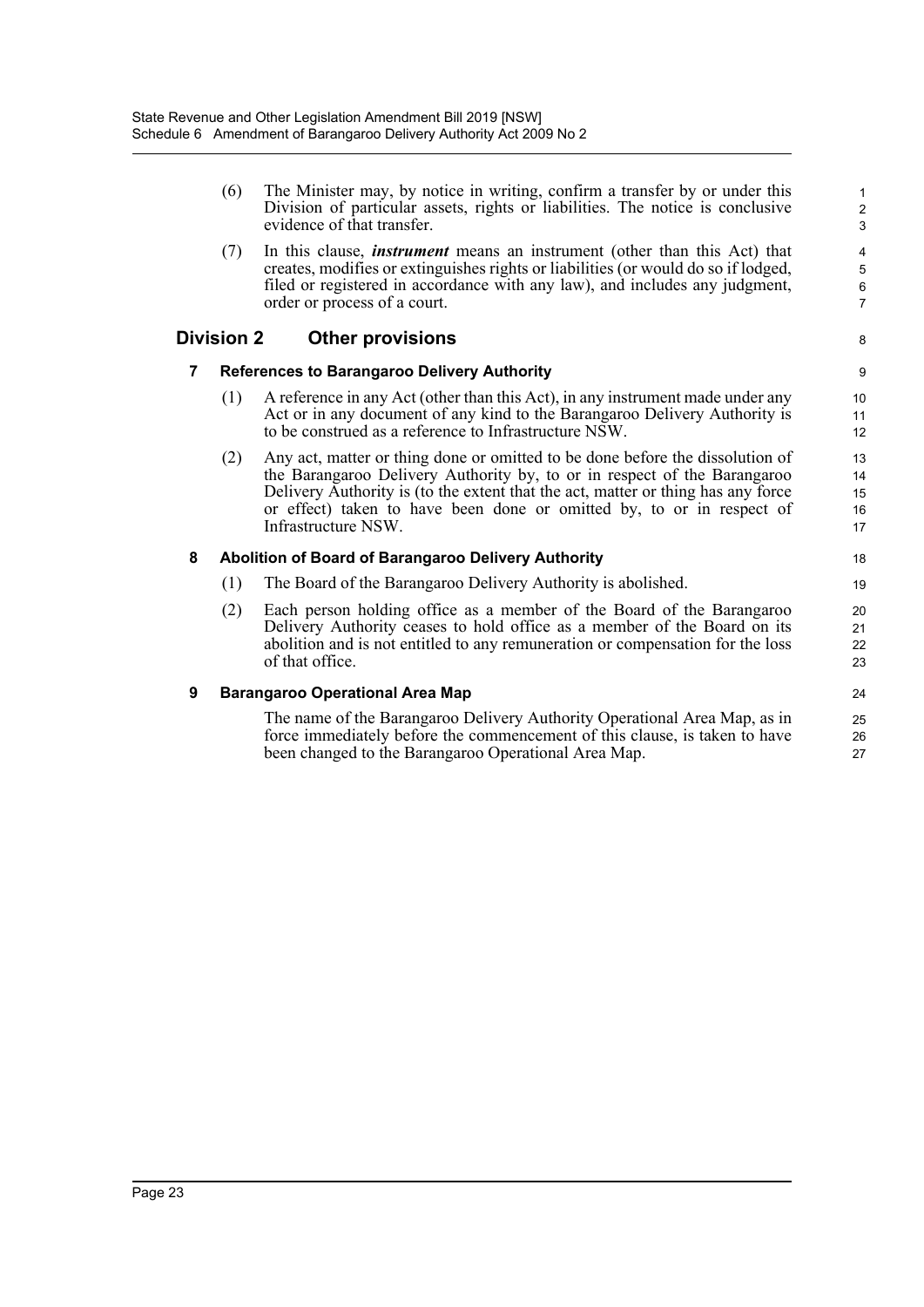<span id="page-28-0"></span>

| Schedule 7 |                                                                          |                   | <b>Amendment of Growth Centres (Development</b><br>Corporations) Act 1974 No 49                                                                                                                                                                                                                                                                      |                            |  |  |
|------------|--------------------------------------------------------------------------|-------------------|------------------------------------------------------------------------------------------------------------------------------------------------------------------------------------------------------------------------------------------------------------------------------------------------------------------------------------------------------|----------------------------|--|--|
| [1]        |                                                                          |                   | <b>Section 3 Definitions</b>                                                                                                                                                                                                                                                                                                                         | 3                          |  |  |
|            |                                                                          |                   | Insert in alphabetical order in section $3(1)$ :                                                                                                                                                                                                                                                                                                     | 4                          |  |  |
|            |                                                                          |                   | <b>Infrastructure NSW</b> means Infrastructure NSW constituted under the<br>Infrastructure NSW Act 2011.                                                                                                                                                                                                                                             | $\sqrt{5}$<br>6            |  |  |
| $[2]$      |                                                                          | <b>Section 3A</b> |                                                                                                                                                                                                                                                                                                                                                      | $\overline{7}$             |  |  |
|            |                                                                          |                   | Insert after section 3:                                                                                                                                                                                                                                                                                                                              | 8                          |  |  |
|            | 3A                                                                       |                   | Special provisions relating to Infrastructure NSW                                                                                                                                                                                                                                                                                                    | 9                          |  |  |
|            |                                                                          | (1)               | Infrastructure NSW is taken to be a development corporation for the purposes<br>of the following provisions of this Act (the <i>relevant provisions</i> ):                                                                                                                                                                                           | 10<br>11                   |  |  |
|            |                                                                          |                   | Part 3,<br>(a)                                                                                                                                                                                                                                                                                                                                       | 12                         |  |  |
|            |                                                                          |                   | sections 27, 30, 32, 33 and 41.<br>(b)                                                                                                                                                                                                                                                                                                               | 13                         |  |  |
|            |                                                                          | (2)               | The growth centre in respect of which Infrastructure NSW is taken to be<br>constituted for the purposes of the relevant provisions is the land that was<br>described in Schedule 1 in respect of the UrbanGrowth NSW Development<br>Corporation immediately before its dissolution by the State Revenue and<br>Other Legislation Amendment Act 2019. | 14<br>15<br>16<br>17<br>18 |  |  |
|            |                                                                          | (3)               | In exercising its functions as a development corporation under the relevant<br>provisions, Infrastructure NSW may exercise those functions only in relation<br>to the land referred to in subsection $(2)$ .                                                                                                                                         | 19<br>20<br>21             |  |  |
| [3]        |                                                                          |                   | Schedule 1 Growth centres and development corporations                                                                                                                                                                                                                                                                                               | 22                         |  |  |
|            | Omit the matter relating to the UrbanGrowth NSW Development Corporation. |                   |                                                                                                                                                                                                                                                                                                                                                      |                            |  |  |
| [4]        | Schedule 6 Savings, transitional and other provisions                    |                   |                                                                                                                                                                                                                                                                                                                                                      |                            |  |  |
|            |                                                                          |                   | Omit clause 3 (1). Insert instead:                                                                                                                                                                                                                                                                                                                   | 25                         |  |  |
|            |                                                                          | (1)               | The regulations may contain provisions of a savings or transitional nature<br>consequent on the enactment of this Act or any Act that amends this Act.                                                                                                                                                                                               | 26<br>27                   |  |  |
| [5]        |                                                                          | <b>Schedule 6</b> |                                                                                                                                                                                                                                                                                                                                                      | 28                         |  |  |
|            | Insert after Part 6:<br>29                                               |                   |                                                                                                                                                                                                                                                                                                                                                      |                            |  |  |
|            | Part 7                                                                   |                   | <b>Provisions consequent on enactment of State</b><br><b>Revenue and Other Legislation Amendment Act</b><br>2019                                                                                                                                                                                                                                     | 30<br>31<br>32             |  |  |
|            | 34                                                                       |                   | <b>Dissolution of UrbanGrowth NSW Development Corporation</b>                                                                                                                                                                                                                                                                                        | 33                         |  |  |
|            |                                                                          | (1)               | The UrbanGrowth NSW Development Corporation is dissolved.                                                                                                                                                                                                                                                                                            | 34                         |  |  |
|            |                                                                          | (2)               | On its dissolution, the assets, rights and liabilities of the UrbanGrowth NSW<br>Development Corporation are transferred to Infrastructure NSW.                                                                                                                                                                                                      | 35<br>36                   |  |  |
|            |                                                                          | (3)               | Part 2 of Schedule 1A has effect in relation to the transfer under this clause as<br>if a reference in that Part to an order were a reference to this clause.                                                                                                                                                                                        | 37<br>38                   |  |  |